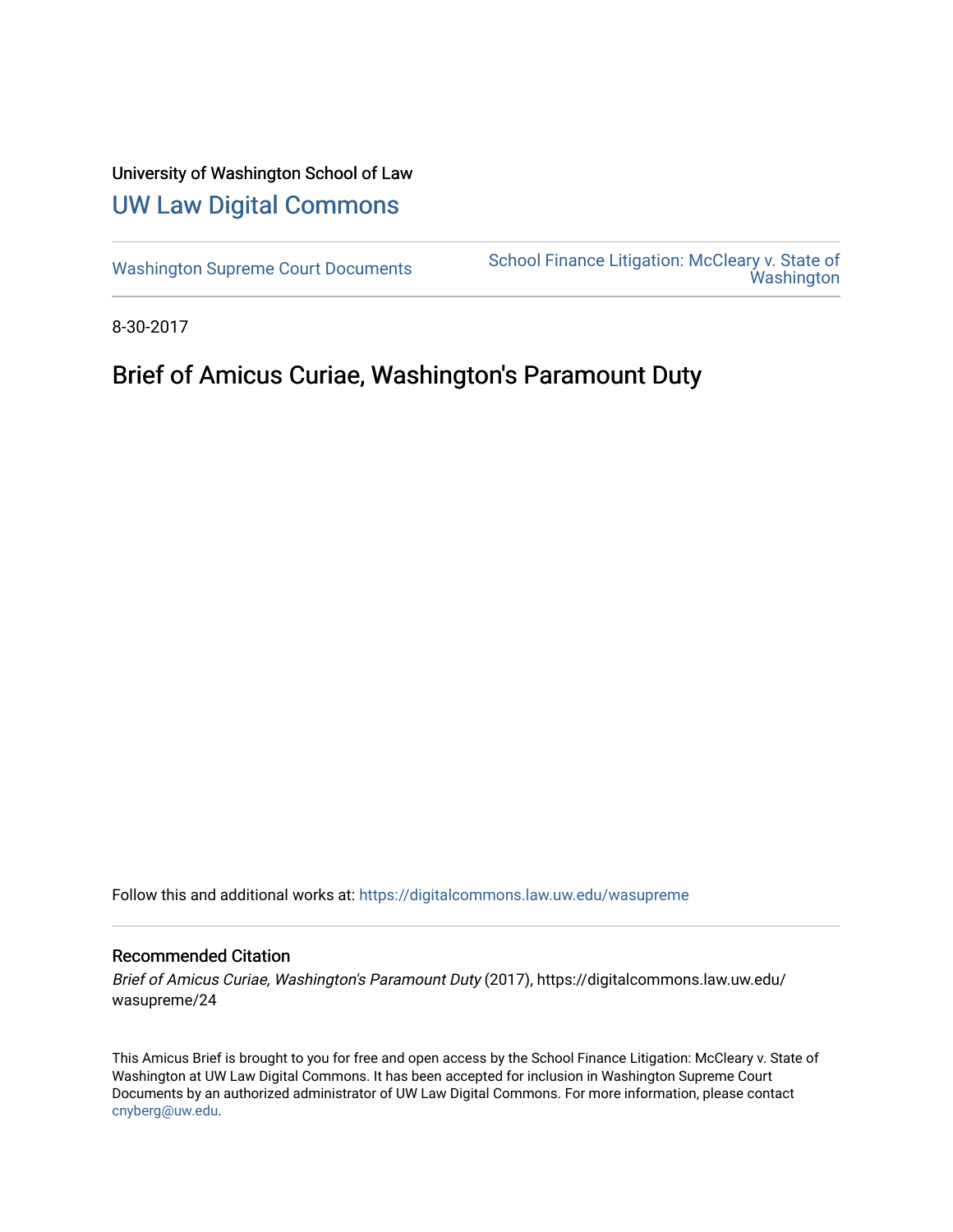**FILED SUPREME COURT STATE OF WASHINGTON 8/30/2017 4:46 PM BY SUSAN L. CARLSON CLERK**

### No. 84362-7

## IN THE SUPREME COURT OF THE STATE OF WASHINGTON \_\_\_\_\_\_\_\_\_\_\_\_\_\_\_\_\_\_\_\_\_\_\_\_\_\_\_\_\_\_\_\_\_\_\_\_\_\_\_\_\_\_\_\_\_\_\_\_\_\_\_\_\_\_\_\_\_\_\_\_

#### MATTHEW & STEPHANIE McCLEARY, et al.,

Respondents/Cross-Appellants,

v.

STATE OF WASHINGTON,

Appellant/Cross-Respondent. \_\_\_\_\_\_\_\_\_\_\_\_\_\_\_\_\_\_\_\_\_\_\_\_\_\_\_\_\_\_\_\_\_\_\_\_\_\_\_\_\_\_\_\_\_\_\_\_\_\_\_\_\_\_\_\_\_\_\_

### BRIEF OF *AMICUS CURIAE,* WASHINGTON'S PARAMOUNT DUTY, a Washington Nonprofit Corporation and 501(c)(4) Organization

\_\_\_\_\_\_\_\_\_\_\_\_\_\_\_\_\_\_\_\_\_\_\_\_\_\_\_\_\_\_\_\_\_\_\_\_\_\_\_\_\_\_\_\_\_\_\_\_\_\_\_\_\_\_\_\_\_\_\_

SUMMER STINSON WSBA No. 40059 Counsel *pro bono*; Board Member for Amicus Washington's Paramount Duty  $311$  NW  $74<sup>th</sup>$  Street Seattle, Washington 98117 (206) 239-8504

KATHRYN RUSSELL SELK WSBA No. 23879 Counsel *pro bono* for Amicus Washington's Paramount Duty RUSSELL SELK LAW OFFICE 1037 Northeast 65<sup>th</sup> St. #176 Seattle, Washington 98115 (206) 782-3353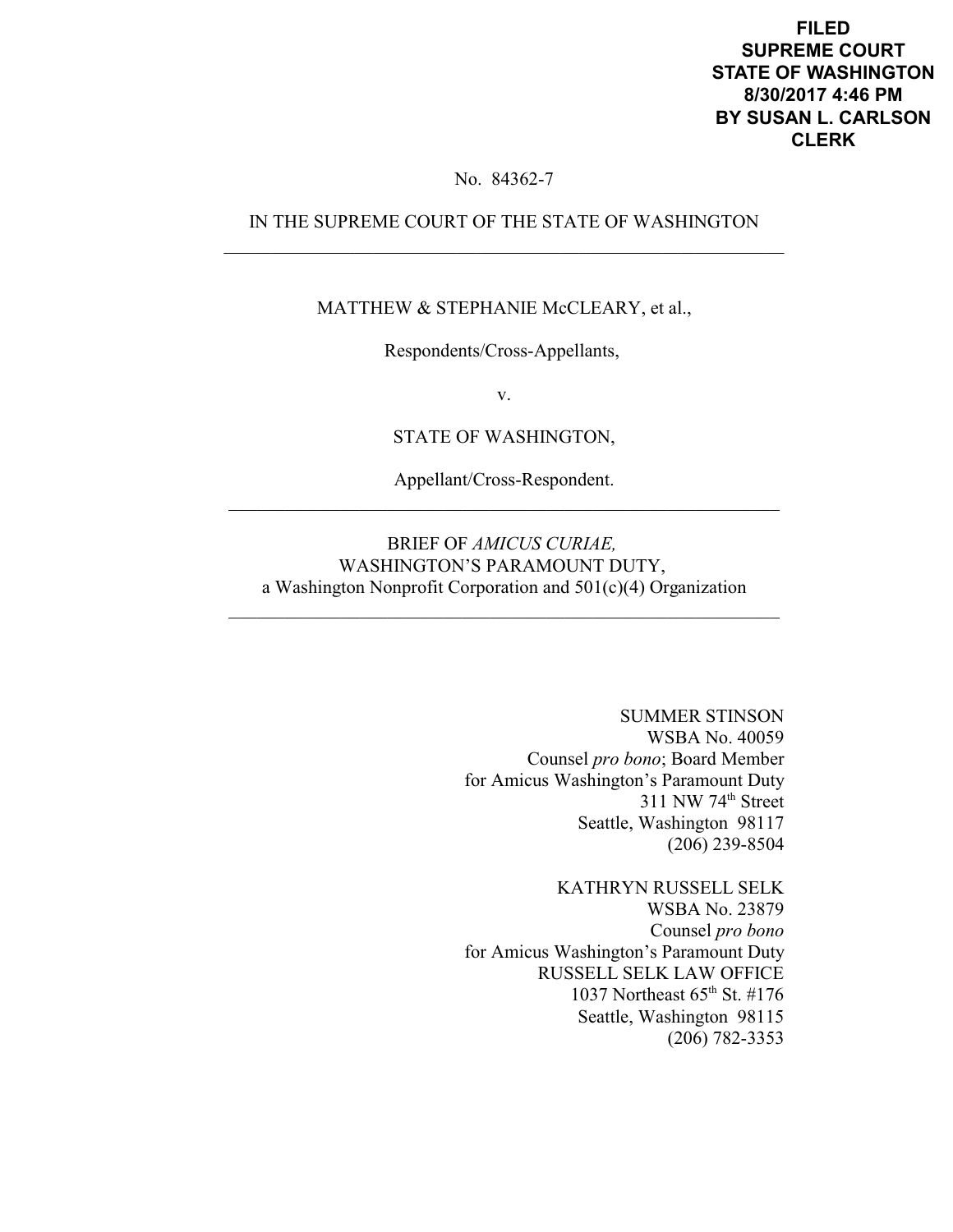## TABLE OF CONTENTS

|    |                                                 | IDENTITY AND INTEREST OF AMICUS CURIAE.  2                                            |  |
|----|-------------------------------------------------|---------------------------------------------------------------------------------------|--|
|    |                                                 |                                                                                       |  |
|    |                                                 | THE STATE HAS FAILED TO PURGE ITS CONTEMPT<br>OR REMEDY ITS ONGOING VIOLATIONS OF THE |  |
|    |                                                 | ARTICLE 9, § 1, RIGHTS OF 1 MILLION CHILDREN  2                                       |  |
| a. |                                                 | The State has failed to remedy its ongoing                                            |  |
|    | 1)                                              | The State did not treat its Article 9, $\S$ 1, duties as                              |  |
|    | 2)                                              |                                                                                       |  |
|    | 3)                                              | EHB 2242 funds less than actual costs.  12                                            |  |
|    | 4)                                              |                                                                                       |  |
|    | 5)                                              | No "Regular and Dependable" Tax Sources 15                                            |  |
| b. |                                                 | This Court should not give further deference to the State in                          |  |
| c. | The State is in continuing contempt and further |                                                                                       |  |
|    |                                                 |                                                                                       |  |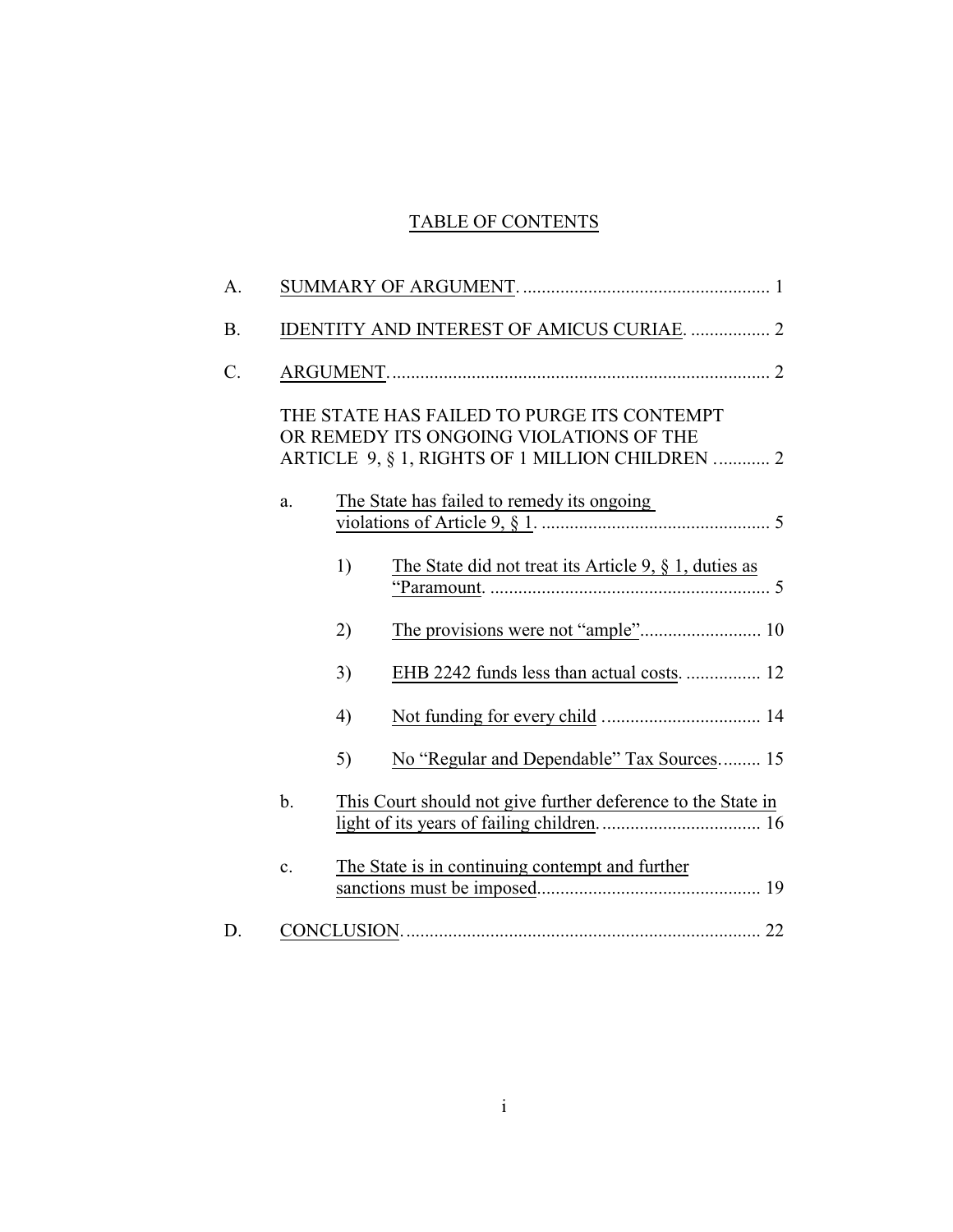## TABLE OF AUTHORITIES

## WASHINGTON SUPREME COURT

| City of Fircrest v. Jensen, 158 Wn.2d 384, 143 P.3d 776 (2006), cert.  |
|------------------------------------------------------------------------|
| Hale v. Wellpinit Sch. Dist. No. 49, 165 Wn.2d 494, 198 P.3d 1021      |
|                                                                        |
| McCleary v. State, 173 Wn.2d 477, 269 P.3d 277                         |
| Seattle School District No. 1 v. State, 90 Wn.2d 476, 585 P.2d 71      |
| State ex rel. Blakeslee v. Clausen, 85 Wash. 260, 148 P. 28 (1915).  7 |
|                                                                        |

## FEDERAL CASELAW

| Bender v. Williamsport Area Sch. Dist., 475 U.S. 534, 106 S. Ct. 1326, |  |
|------------------------------------------------------------------------|--|
| Highland Farms Dairy, Inc. v. Agnew, 300 U.S. 608, 57 S. Ct. 549, 81   |  |

## RULES, STATUTES AND CONSTITUTIONAL PROVISIONS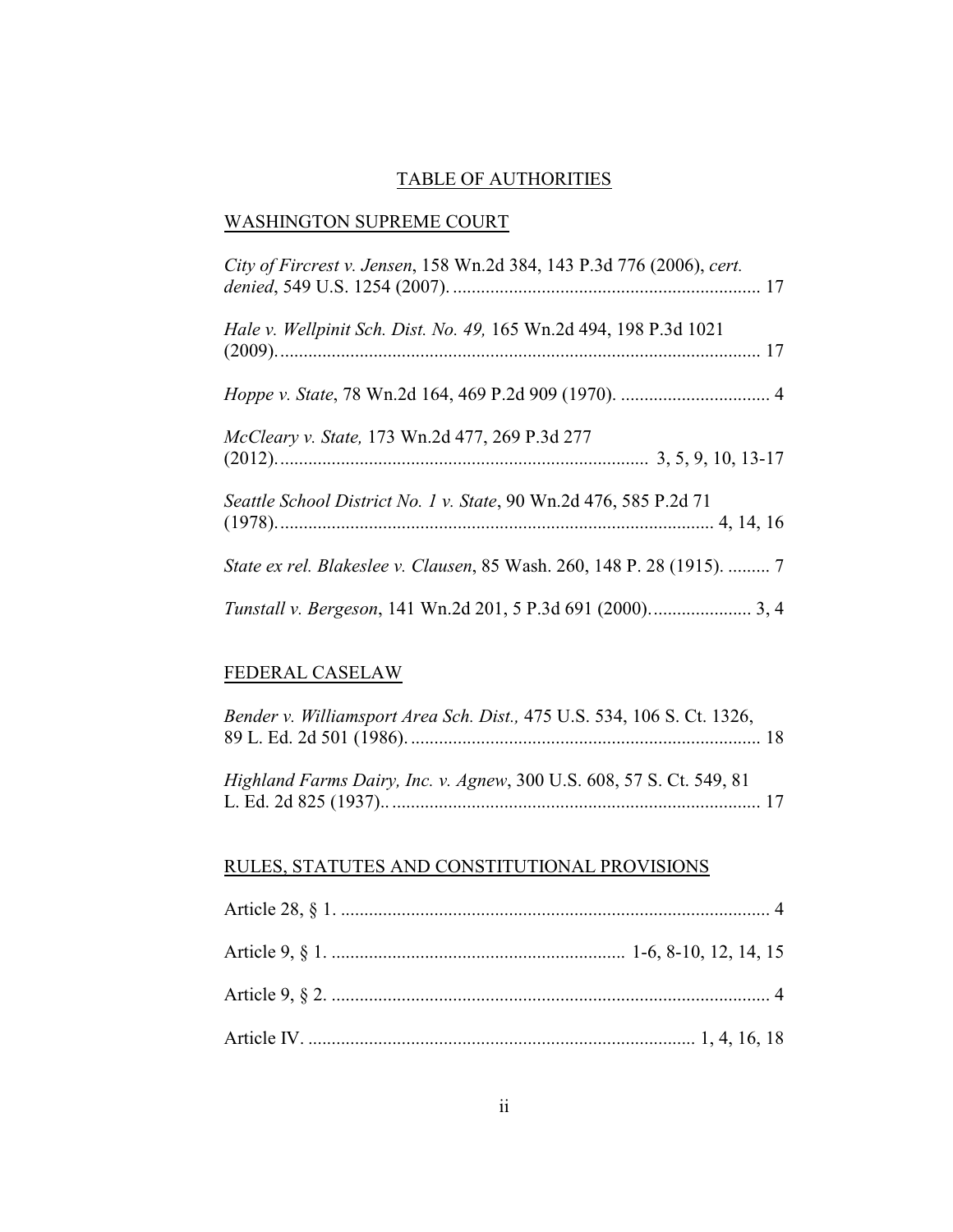## OTHER AUTHORITIES

| 2016 Annual Report from the Educational Opportunity Gap Oversight                                                                            |
|----------------------------------------------------------------------------------------------------------------------------------------------|
| Ana Sofia Knauf, Seattle Public Schools Officials "Deeply Troubled"<br>by State Legislature's Education Funding Plan, The Stranger, Aug. 22, |
| Brian Snure, A Frequent Recurrence to Fundamental Principles:<br>Individual Rights, Free Government and the Washington State                 |
| Carter McCleary, It's Not Right That My Calculus Textbook Is From                                                                            |
| Editorial, <i>Has Legislature Solved McCleary? Not So Fast</i> , Seattle Times,                                                              |
| Educ. Funding Task Force Response, Washington's Paramount Duty (July                                                                         |
| Hana Kim, McCleary Family Fighting State for Education Funding Says<br>Latest legislative Plan Falls Short, Q13 Fox, Aug. 10, 2017 20        |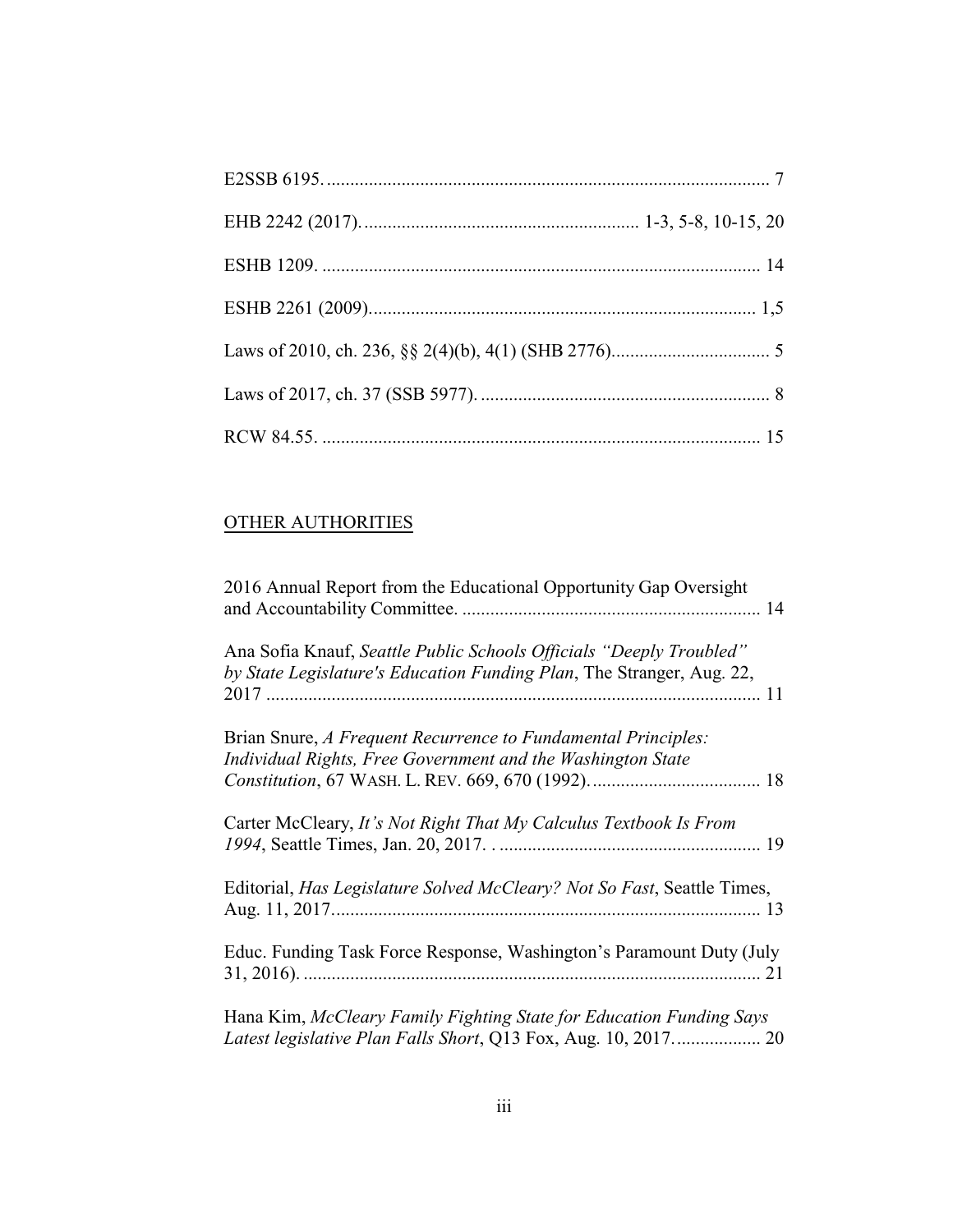| Hana Kim, School Construction Projects Stalled or Delayed Across                                                                                                                                          |
|-----------------------------------------------------------------------------------------------------------------------------------------------------------------------------------------------------------|
| Hana Kim, Seattle Public Schools Says It Will Be Worse Off Under State's                                                                                                                                  |
| Hugh D. Spitzer, The Past and Present Populist State, in The                                                                                                                                              |
| Hugh Spitzer, A Washington State Income Tax-Again? 16 U. of Puget Sound L. Rev.                                                                                                                           |
| Jim Bruner & Joseph O'Sullivan, Gov. Inslee Vetoes Tax Cut for<br>Manufacturers Passed 'In the Dead of Night', The Seattle Times, July 7,                                                                 |
| Joseph O'Sullivan & Neal Morton, New Washington State Budget Would<br>Provide \$7.3B More to Public Schools Over Four Years, The Seattle                                                                  |
| Kathryn Russell Selk & Summer Stinson, McCleary: Myths and Realities<br>about Separation of Powers and Duties Under Washington's Unique<br>Constitution, 3 WASH. EDUCATION LAW & POLICY REV. 33 (2017) 19 |
| Lebbens J. Knapp, The Origin of the Constitution of the State of                                                                                                                                          |
| Melissa Santos, State Officials Think They Fixed School Funding.<br>Tacoma, Olympia Area Districts Say it's Not True, The News Tribune,                                                                   |
| Michael Kranish, A Question of Tax Cuts or Education, Boston Globe,<br>9                                                                                                                                  |
| Molly Solomon, KUOW, Superintendent: 'Rich Getting Richer' Under                                                                                                                                          |
| Neal Morton, Despite What State Lawmakers Say, Seattle School Officials<br>Say the New Budget Falls Short, Seattle Times, Aug. 7, 2017 13                                                                 |
| Rebecca L. Brown, Separated Powers and Ordered Liverty, 139 U. PA. L.                                                                                                                                     |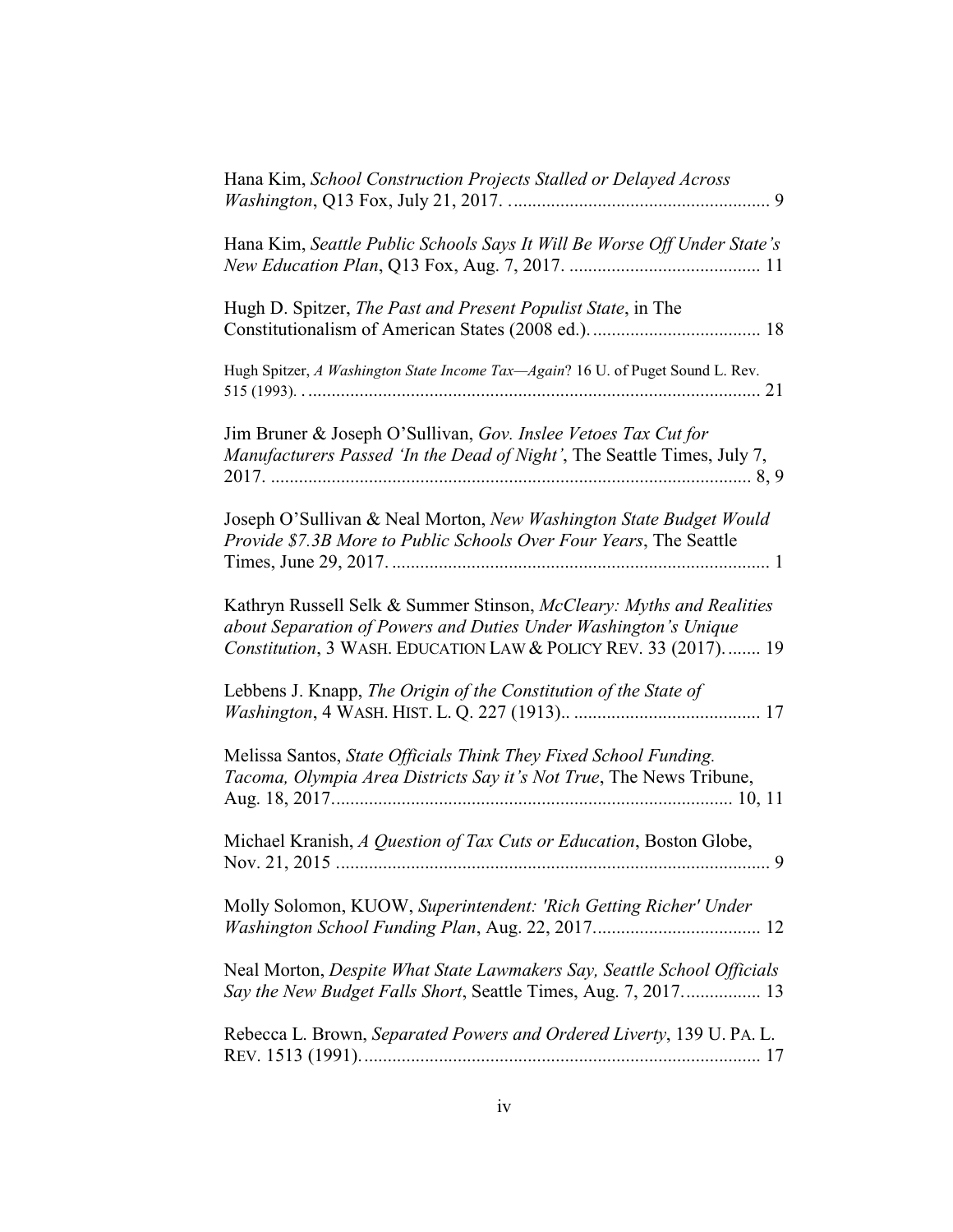| Orcas Island School District, What does the new state budget mean for<br><i>Orcas Island public schools?</i> , The Islands' Sounder, Aug. 7, 2017 12 |
|------------------------------------------------------------------------------------------------------------------------------------------------------|
| Tacoma Public Schools, Statement on Washington State Legislature's<br>2017 Action on Tacoma Public Schools Budget Outlook,                           |
|                                                                                                                                                      |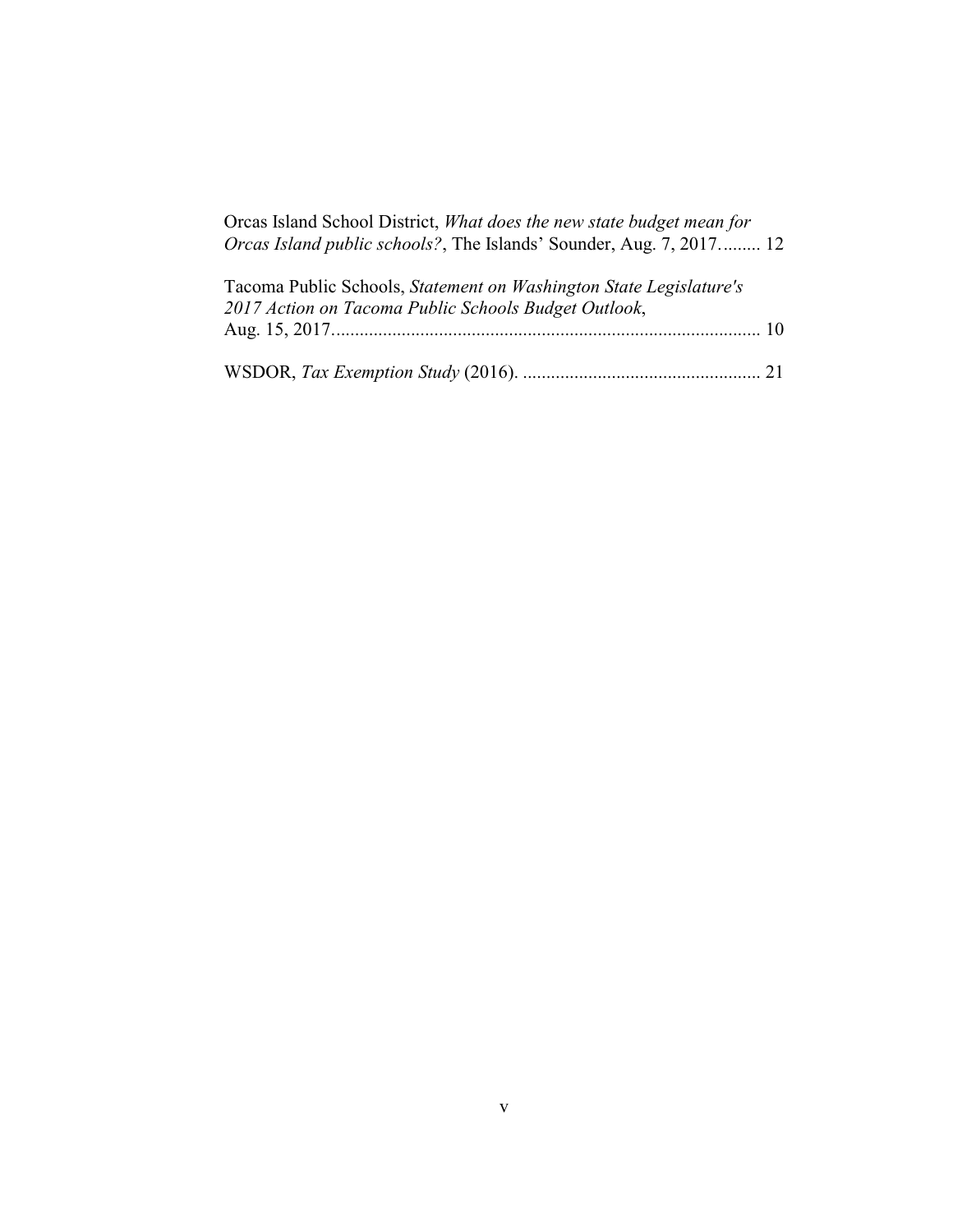#### A. SUMMARY OF ARGUMENT

The State has again failed in its constitutional duties under Article 9, § 1. Instead of the oft-promised remedy of fully funding of the reforms of ESSB 2261 (2009), the State effectively scrapped that plan. Behind closed doors, last minute, without public comment, it created something new, in such haste and secrecy that many Legislators simply did not have time to read the 600-plus page document prior to voting. 1

The State now asks the Court to apply a "presumption of constitutionality" to the result - and make Plaintiffs' disprove it. Further, the State claims, it is "speculation" to discuss the constitutionality of the State's bill, EHB 2242 (2017), and all of the prior proceedings, including the trial, are now effectively "moot."<sup>2</sup>

This Court should see through these efforts to confuse. The State's own submissions establish that EHB 2242 does not and will not halt the State's continuing violations of Article 9, § 1, by September 1, 2018, as required. Further, this Court has its own independent duties under Article 9, § 1, separate from its usual Article IV role. This Court's continuing

 ${}^{1}$ EHB 2242 was negotiated during a third special session, days before an impending state government shutdown, which left "little time for independent analysis of a deal that was negotiated behind closed doors." Joseph O'Sullivan & Neal Morton, *New Washington State Budget Would Provide \$7.3B More to Public Schools Over Four Years*, The Seattle Times, June 29, 2017, *available* at [http://www.seattletimes.com/seattle](http://www.seattletimes.com/seattle-news/politics/lawmakers-and-the-public-will-get-little-time-to-review-budget-draft-before-vote/)[news/politics/lawmakers-and-the-public-will-get-little-time-to-review-budget-draft](http://www.seattletimes.com/seattle-news/politics/lawmakers-and-the-public-will-get-little-time-to-review-budget-draft-before-vote/)[before-vote/](http://www.seattletimes.com/seattle-news/politics/lawmakers-and-the-public-will-get-little-time-to-review-budget-draft-before-vote/)

<sup>2</sup> *See*, *e.g.*, 2017 State's Memorandum (July 31, 2017) ("Memo") at 1, 26, 31-33.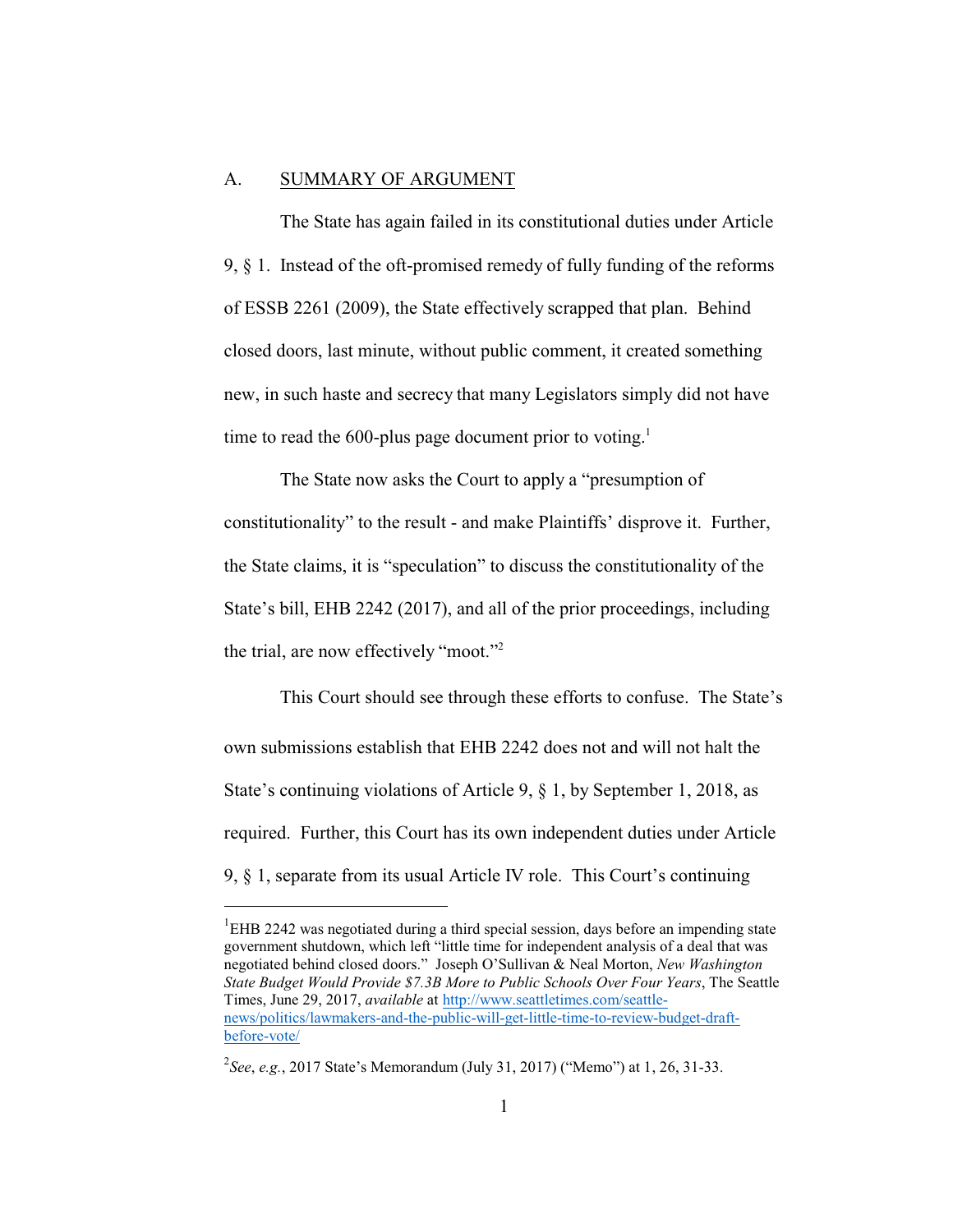deference does not fully honor that role and depends upon a theory of "separation of powers" which reflects the federal system rather than the system set up in our State. The State has now presented a plan which fails both the deadline and the duties it has long promised to meet. This Court will fail its own independent duties if it does not impose immediate and significant sanctions to compel compliance.

#### B. IDENTITY AND INTEREST OF AMICUS CURIAE

*Amicus curiae* Washington's Paramount Duty (WPD) is a grassroots, non-profit advocacy organization with a single mission: to compel Washington to amply fund basic education. This Court has granted WPD's motion to file this brief.

#### C. ARGUMENT

### THE STATE HAS FAILED TO PURGE ITS CONTEMPT OR REMEDY ITS ONGOING VIOLATIONS OF THE ARTICLE 9, § 1, RIGHTS OF 1 MILLION CHILDREN

The State declares that it has "achieved compliance," this Court has no further role, and the entire case should be dismissed. *See*, *e.g.*, State's Memorandum (July 31, 2017) ("Memo") at 1, 26, 31-33. It further argues that this Court should apply a "presumption of constitutionality" to EHB 2242 and make Plaintiffs' bear the burden to disprove it. Memo at 31-33. This Court should reject each of these claims in turn.

At the outset, the State suggests this Court should apply a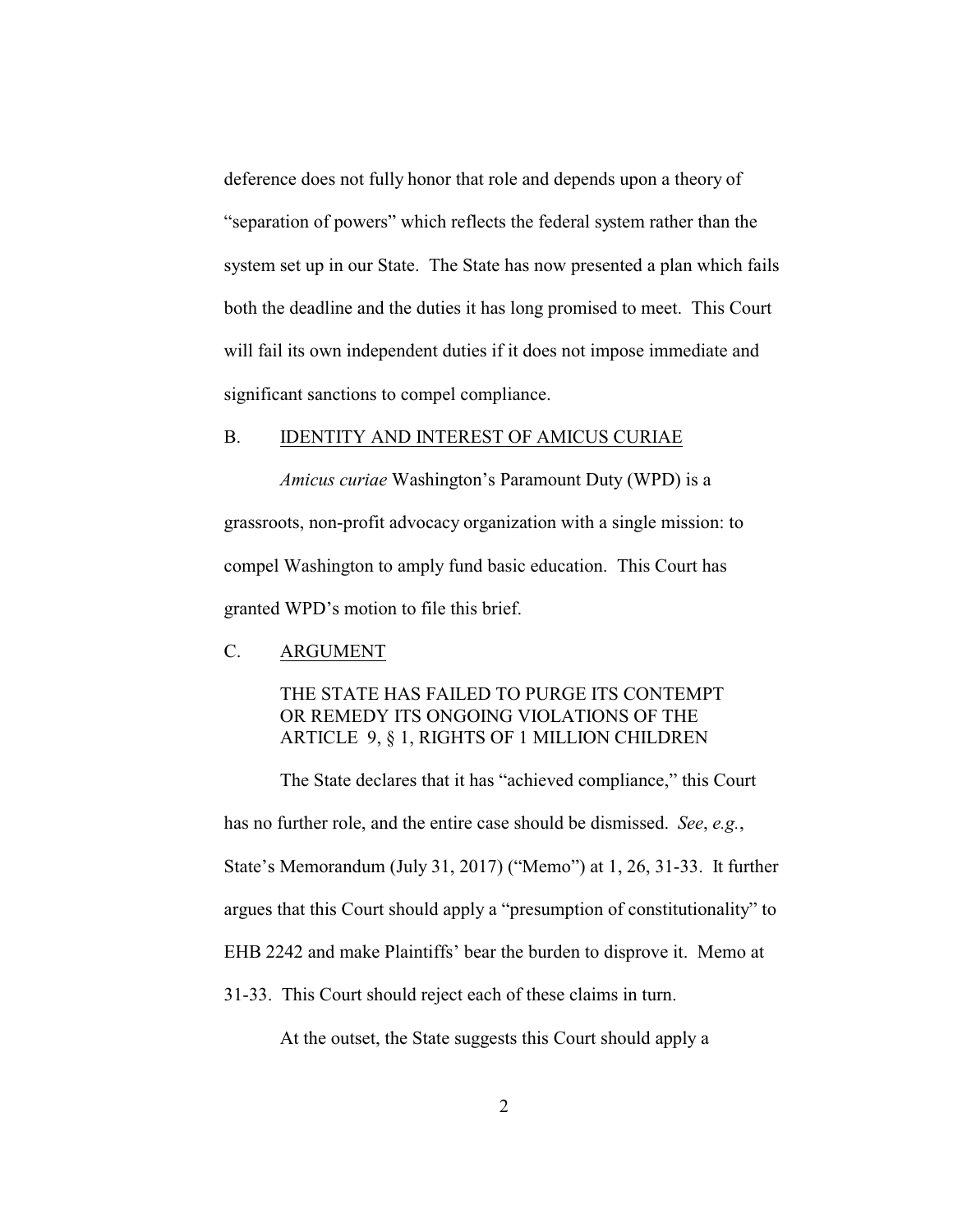presumption that EHB 2242 is constitutional and further should force the burden of "disproof" onto Plaintiffs' backs. Memo at 31. The State urges the Court to find all prior proceedings essentially irrelevant and to apply the presumption in order to honor "the demarcation between the function and authority of the legislative and judicial branches[.]" Memo at 29-30.

There is no question that this Court applies such a presumption as a matter of course in a direct appeal or statutory challenge case. *See*, *e.g.*, *Tunstall v. Bergeson*, 141 Wn.2d 201, 233, 5 P.3d 691 (2000). It does so because, without evidence to the contrary, it will assume that, as a "coequal branch of government that is sworn to uphold the constitution," the Legislature has already "considered the constitutionality of its enactments." 141 Wn.2d at 219.

This is not that kind of case. This case is before the Court on *continuing jurisdiction* to ensure a remedy occurs. The State has already lost its appeal. *See McCleary v. State,* 173 Wn.2d 477, 269 P.3d 277 (2012). This Court has already found that "[s]ubstantial evidence at trial" supported the trial court's findings that the State has "consistently underfunded" basic education, in violation of not only the State's duties under Article 9,  $\S$  1, but also the constitutional rights of more than one million public school children in Washington state. *Id.* There is continuing jurisdiction to ensure that the State actually performs its

3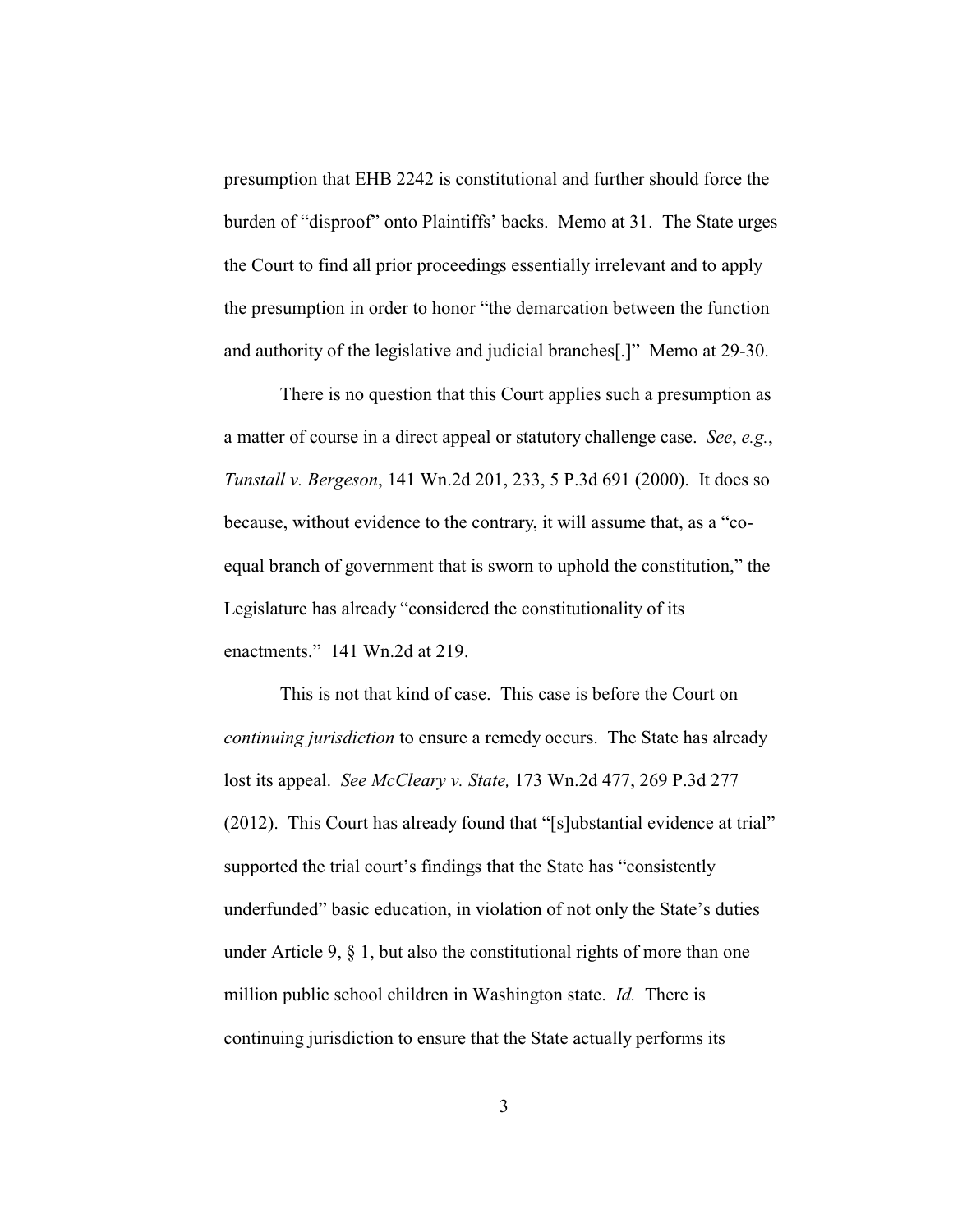promised remedy, to avoid having yet another suit. The State's Report and Memo are supposed to establish its compliance. The State mistakes the procedure in suggesting otherwise.

Further, the cases upon which the State relies, such as *Hoppe v. State*, 78 Wn.2d 164, 469 P.2d 909 (1970), involve either a different Article of the constitution or do not discuss or the Court's independent role under Article 9, § 1. For example, in *Hoppe,* taxpayers sought review of a grant of summary judgment on whether a law giving legislators a *per diem* violated Article 28, § 1, which does not refer to duties of the "State." 78 Wn.2d at 169. The discussion of judicial restraint and legislative authority in that case properly reflected that clause, but Article 9, § 1, as this Court has noted, is different - and includes duties for the Court itself. *Hoppe,* 78 Wn.2d at 169; *see Seattle School District No. 1 v. State*, 90 Wn.2d 476, 510-13, 585 P.2d 71 (1978). *Tunstall*, *supra*, involved Article 9 but mostly addressed Article 9, § 2, a different clause than here. *Id.* In addition, in *Tunstall*, the Court did not discuss or rely on its independent duties under the clause, and further explicitly **chose** to "exercise judicial restraint," given the record before it. *Id.* This case is in a different procedural posture and this Court has not just general duties under Article 4 but special duties under Article 9, § 1. The burden should remain with the State to prove that its new plan to redress its constitutional violations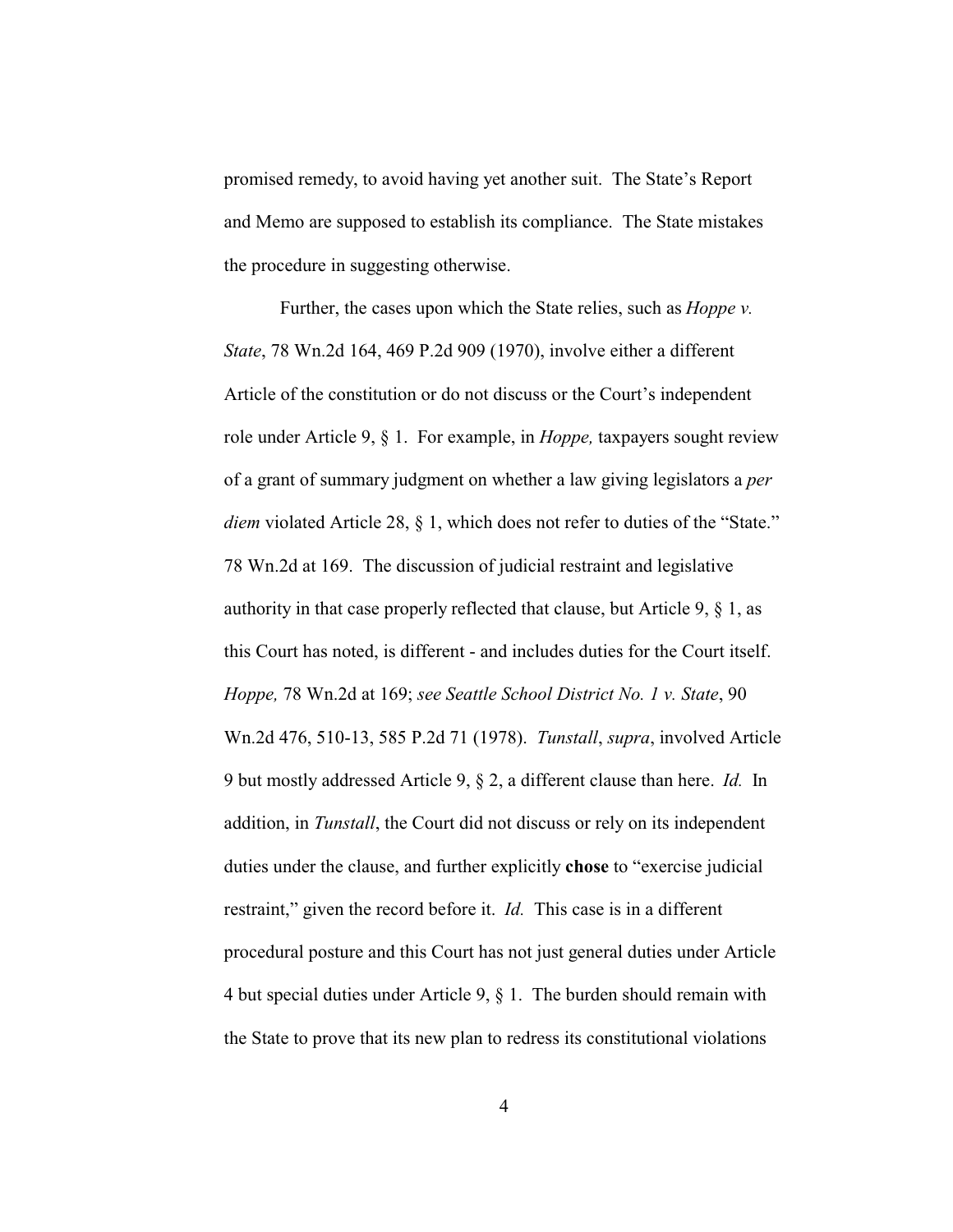is sufficient in this case.

#### a. The State has failed to remedy its ongoing violations of Article 9, § 1

The Constitution requires the State, as its **paramount duty**, to **amply fund** the **actual costs** of basic education for **every child** in Washington State from **regular and dependable tax** sources. *McCleary*, 173 Wn.2d at 484-85. Even cursory review of how this Court has interpreted these bolded terms shows that EHB 2242 falls far short.

### 1) The State did not treat its Article 9, § 1, duties as "Paramount"

"Paramount" means "first and highest priority." *McCleary,* 173 Wn.2d at 520. This means the State's "Paramount Duty" must be fulfilled "before any other State program or operation." Order (Aug. 13, 2015), at 2. In 2017, the State yet again failed to make its Article 9, § 1, duties "Paramount" by kicking those duties down the road while making financial priority for other goals.

Since 2009, the State has promised to fund the reforms it set forth that year in ESHB 2261 (2009). *See McCleary*, 173 Wn.2d at 545; State's Brief (May 18, 2016) at 16-21. The State set its own deadline, giving itself nearly 10 years to comply. *See* Laws of 2009, ch. 548, § 114(5)(b)(iii) (ESHB 2261); Laws of 2010, ch. 236, §§ 2(4)(b), 4(1) (SHB 2776). That date has not changed and remains September 1, 2018, for full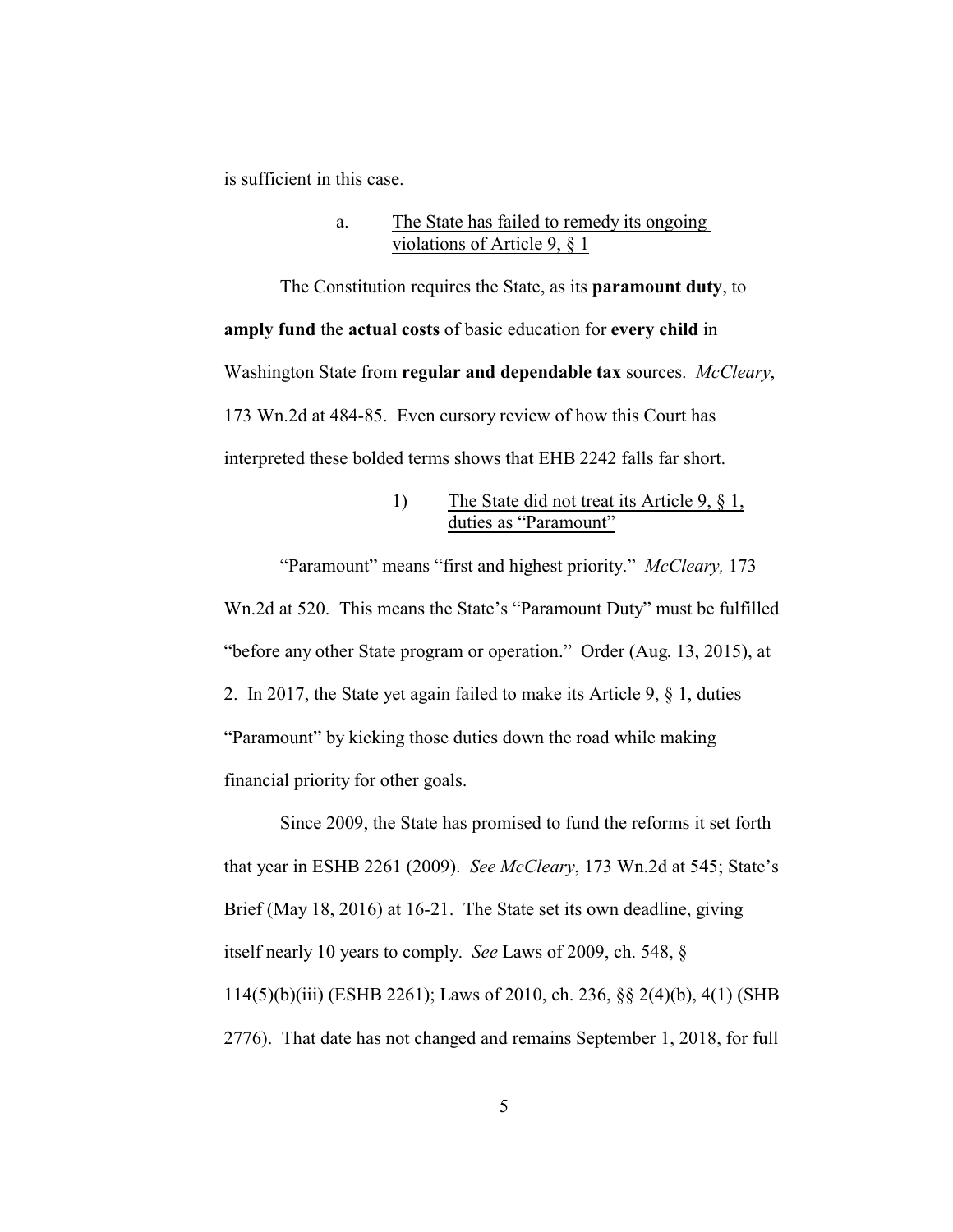implementation of any reforms. *See*, *e.g.*, State's Brief (Aug. 22, 2016) at 6-7; Order (Oct. 6, 2016), at 12. Indeed, this Court has been firm that "the remaining details of that program, including funding sources and the necessary appropriations for the 2017-19 biennium, are to be in place by final adjournment of the 2017 legislative session." Order (Oct. 6, 2016), at 13.

 Engrossed House Bill (EHB) 2242 (Laws of 2017, 3d Sp. Sess., ch. 13) does not comply. As the State itself concedes, with EHB 2242, the State pushed back implementation of "full" funding of its Article 9, § 1 duties by *years*. *See e.g*., Legislature's Report (July 31, 2017), at 11, 20-22, 39; State's Brief (July 31, 2017), at 1, 2, 14; *see* Engrossed House Bill (EHB) 2242 (Laws of 2017, 3d Sp. Sess., ch. 13), at §101 (8) (increased salary allocations not complete until 2019-20); §103 (no increase in salaries for certified instructional staff until 2019-20). The State itself admits that it has not appropriated sufficient funds to ensure full implementation by September 1, 2018, as required. *See, e.g.,* 2017 Report of the Legislature, at 7, 10, 13, 27, 31; 2107 State's Memo at 1, 2, 9, 14. However, it urges the Court to find that it has "done all it can" by peppering EHB 2242 with "[f]unding commitments for the next biennium." 2017 State's Memo, at 33. The State also avers that it could do no further as it cannot "bind" a future Legislature to act. 2017 State's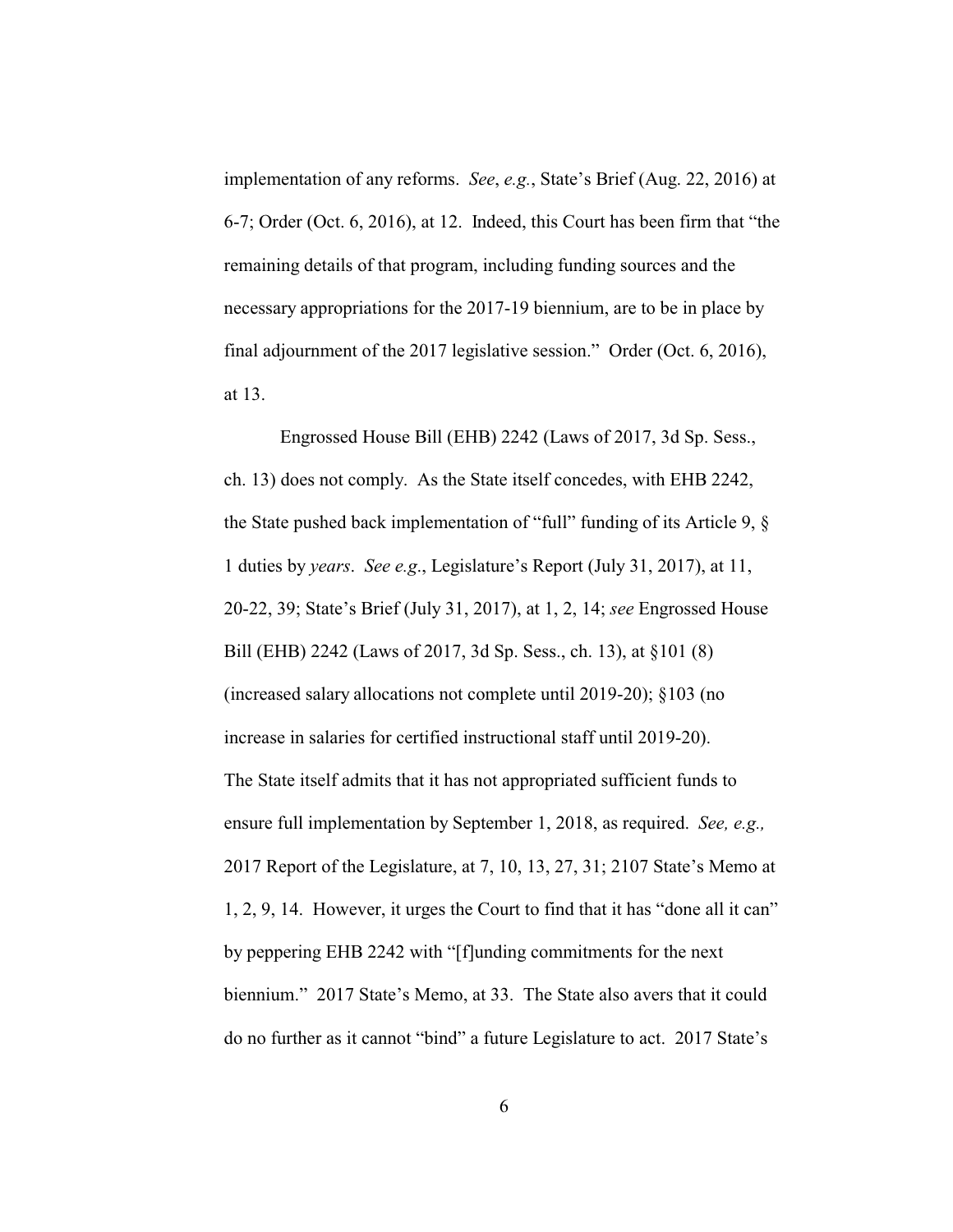Memo, at 33-34.

Of course, had the State provided full funding this year as required, there would be no need to bind anyone in the future, as the task would have been done. Further, this Court has seen such promises—and such claims—before. *See e.g.*, State's Brief (May 18, 2016), at 21-22 (arguing Court should reject idea Legislature will not follow through on E2SSB 6195; State's Brief (Aug. 22, 2016) at 38-41; State's Brief (July 27, 2015) at 21-22; State's Brief (Aug. 25, 2014) at 17. Those promises did not bear timely fruit.

It is also well-settled that language such that relied on by the State here as ensuring future action does no such thing. *See State ex rel. Blakeslee v. Clausen*, 85 Wash. 260, 272, 148 P. 28 (1915). The State has not explained why *this* promise in EHB 2242 is any more enforceable or real than those it has made and not met in the past. *Compare* ESSB 2261, *with* EHB 2242; *see generally,* Memo.

Notably, it is not as if this Court rushed the issue or the State was somehow unaware that 2017 would be its last opportunity to comply. State's Brief (Aug. 22, 2016); *see* Order (July 14, 2016); Order (Aug. 13, 2015) (time is "too short" and 2018 "less than a full budget cycle away").

While it was unable to find funding for its "Paramount" duty, however, the State was somehow able to find funding for other goals.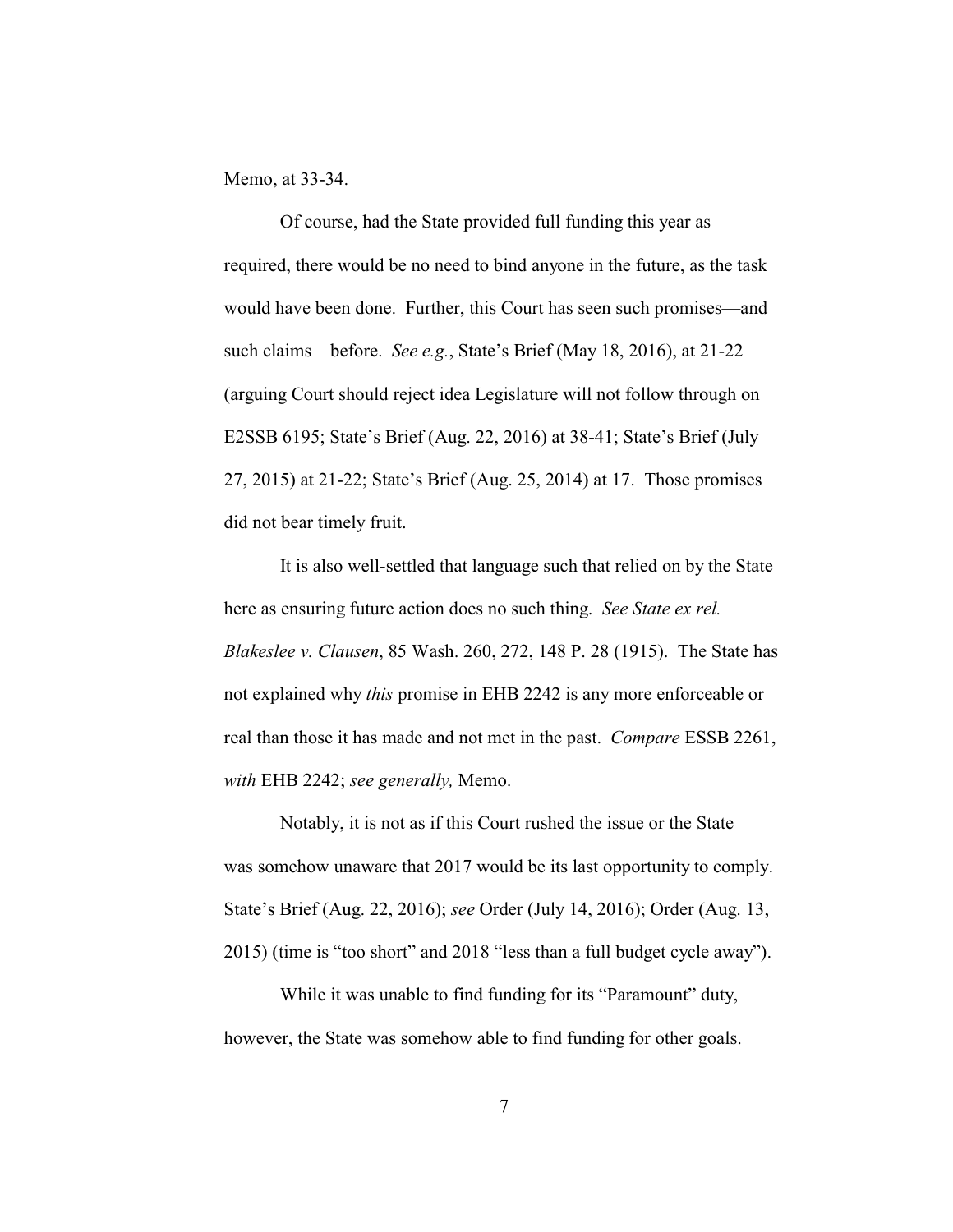And in SSB 5977 (2017), it **cut** state income which could have been used

to satisfy its Article 9,  $\S$  1 duties.<sup>3</sup> See Laws of 2017, ch. 37 (SSB 5977).

According to analysis by the Office of Governor Jay Inslee, one-fifth of

one of those tax cuts would have gone to out-of-state oil companies, even

though EHB 2242, which was voted on and passed within 24 hours of the

business tax breaks, raised property taxes on some middle-class families.

Jim Bruner & Joseph O'Sullivan, *Gov. Inslee Vetoes Tax Cut for*

*Manufacturers Passed 'In the Dead of Night'*, The Seattle Times, July 7,

2017.<sup>4</sup> Moreover, the tax cut's "value would have grown to about \$60

million a year by 2022 and \$86 million annually by 2027." *Id*.

This cut-taxes-while-refusing-to-amply-fund-education plan is not

- (1) increasing the statewide tax credit limit for contributions to the Washington Main Street program to \$2.5 million a year;
- (2) lowering the business and occupation (B&O) tax rate that applied to manufacturers by 40 percent;
- (3) eliminating the B&O tax for agricultural fertilizer and seed products;
- (4) lowering the B&O tax rate for solar silicon manufacturing and wholesaling;
- (5) lowering the B&O tax rate on semiconductor materials manufacturing;
- (6) exempting conversion of coal-fired electric plants from sales and use taxes;
- (7) cutting taxes for utilities that provide electricity, natural gas, or manufactured gas to a silicon smelter;
- (8) deferring sales and use taxes (on buildings, machinery, equipment, and labor and services for the planning, construction, and installation) for up to two manufacturing facilities per company;
- (9) deferring sales and use taxes for historical auto museums for 5 years;
- (10) cutting property taxes for land removed from current use due to natural disasters;
- (11) cutting taxes for the motion picture and film industries;
- (12) cutting the sales tax for martial arts training; and
- (13) cutting taxes for certain colleges and universities.

<sup>&</sup>lt;sup>3</sup>Those newly enacted tax cuts and extensions include:

<sup>4</sup> *Available* at [http://www.seattletimes.com/seattle-news/politics/gov-inslee-vetoes-tax](http://www.seattletimes.com/seattle-news/politics/gov-inslee-vetoes-tax-cut-for-manufacturers-passed-in-the-dead-of-night/)[cut-for-manufacturers-passed-in-the-dead-of-night/](http://www.seattletimes.com/seattle-news/politics/gov-inslee-vetoes-tax-cut-for-manufacturers-passed-in-the-dead-of-night/).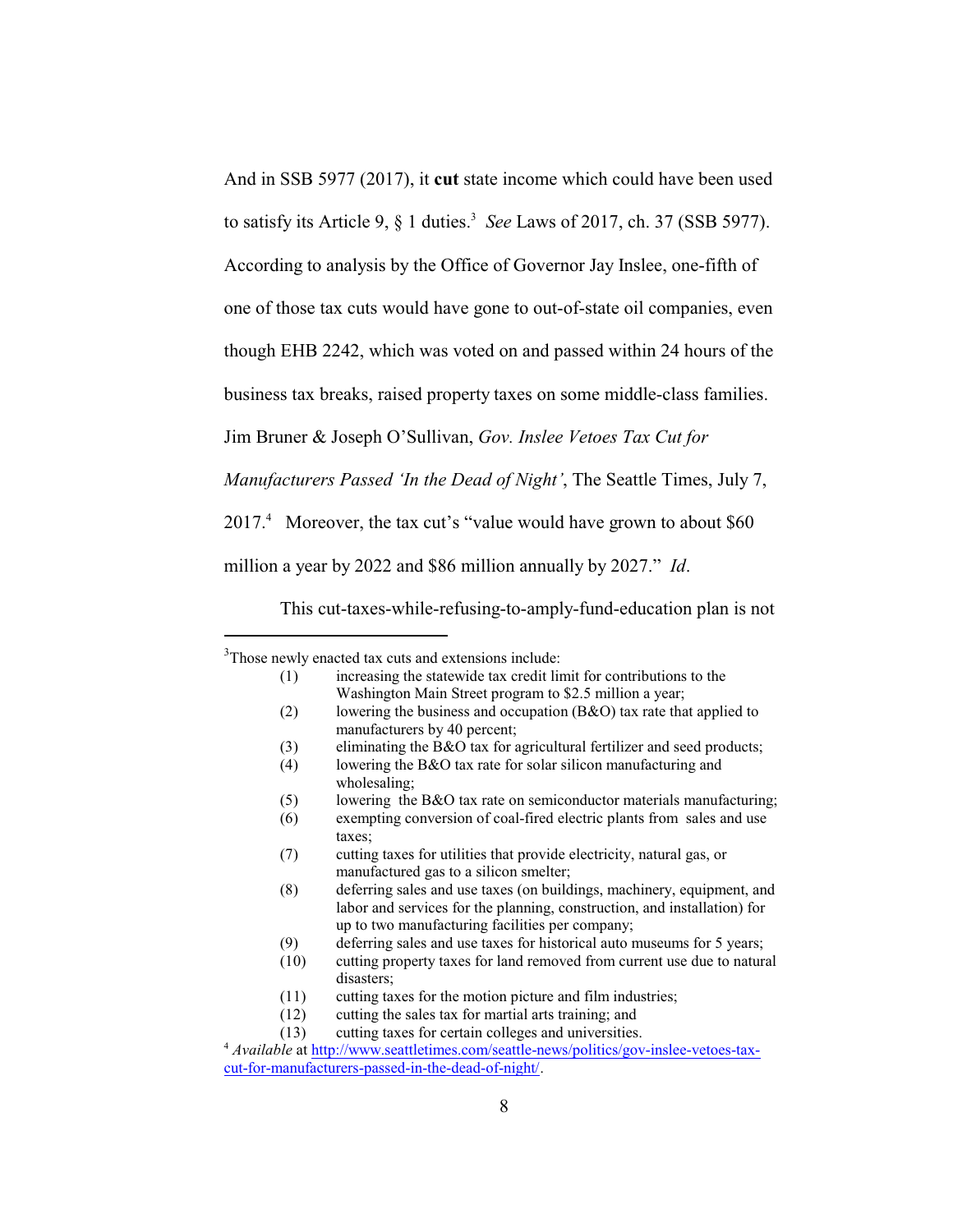new to the 2017 legislative session. *See* Michael Kranish, *A Question of* Tax Cuts or Education, Boston Globe, Nov. 21, 2015<sup>5</sup> (noting "Washington has long cited a paucity of tax revenues" while giving away "more money in corporate tax breaks than any other state aside from New York, which has nearly three times the population").

Notably, after the Governor vetoed two of the tax breaks, a Senate Republican threatened that—in retaliation—no capital budget would pass. Bruner & O'Sullivan, *Gov. Inslee Vetoes Tax Cut, supra*. To date, the capital budget is stalled. *See* Hana Kim, *School Construction Projects Stalled or Delayed Across Washington*, Q13 Fox, July 21, 2017.<sup>6</sup>

Thus, the State's lack of commitment to its Article 9, § 1 duties was again laid bare. Capital investment is an essential part of this Court's Orders regarding the State's proposed "fix." Order (Aug. 13, 2015), at 6; *see also McCleary*, 173 Wn.2d at 532. The 2017 capital budget had more than **\$1 billion** which was "supposed to go to school construction and renovations." *See* Kim, *School Construction*, *supra*.Without that budget, "[a]t least 11 projects statewide are grounded indefinitely." *Id.* The 2017 Legislature failed to make its Article 9, § 1 duties "Paramount" and has

<sup>5</sup>*Available at* https://www.bostonglobe.com/news/nation/2015/11/21/mother-battleexposed-inequities-are-injustices-state-held-contempt-court-flowing-corporations-savetheir-tax-breaks-and-promised-education-

dollars/SwEL04E3E7KYe6HaUvUiZP/story.html

<sup>6</sup> *Available* at [http://q13fox.com/2017/07/21/school-construction-projects-stalled-or](http://q13fox.com/2017/07/21/school-construction-projects-stalled-or-delayed-across-washington/)[delayed-across-washington/](http://q13fox.com/2017/07/21/school-construction-projects-stalled-or-delayed-across-washington/).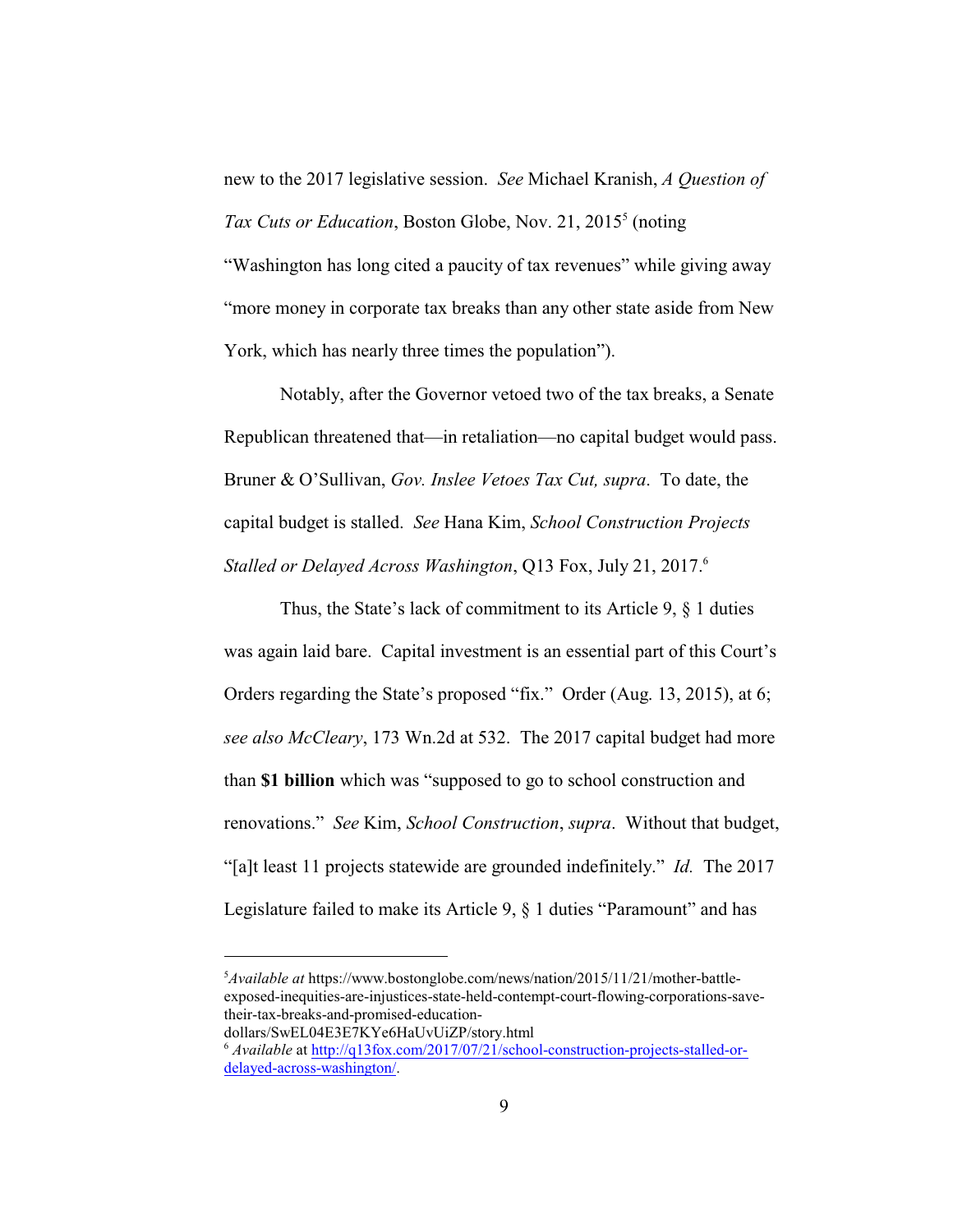yet again failed to provide a meaningful, fully-funded plan.

#### 2) The provisions were not "ample"

This Court has defined "ample" for the purposes of Article 9, § 1, as "meaning fully, sufficient, and considerably more than just adequate." *McCleary*, 173 Wn.2d at 484. EHB 2242 fails to provide even "adequate," let alone "ample" provisions for public schools. Despite the haste with which the bill was crafted and its incredible length, numerous school districts have been able to conduct analysis which has caused them to raise deep concerns that EHB 2242 will actually **cut** the already inadequate funding for their public schools.

For example, Tacoma Public School District's "conservative analysis . . . shows that, even if Tacoma voters approve the full levy in February, Tacoma will lose \$151 per student beginning in the 2018-2019 school year, \$121 per student in 2019-2020 and \$154 per student in 2020- 2021." Tacoma Public Schools, *Statement on Washington State Legislature's 2017 Action on Tacoma Public Schools Budget Outlook*, Aug. 15, 2017;<sup>7</sup> see also Melissa Santos, State Officials Think They Fixed *School Funding. Tacoma, Olympia Area Districts Say it's Not True*, The News Tribune, Aug. 18, 2017.<sup>8</sup> After their analysis, Tacoma Public

<sup>7</sup> *Available* at<https://www.tacomaschools.org/news/Pages/budget-outlook.aspx>. <sup>8</sup> Available at [http://www.thenewstribune.com/news/politics](http://www.thenewstribune.com/news/politics-government/article167895412.html)[government/article167895412.html](http://www.thenewstribune.com/news/politics-government/article167895412.html).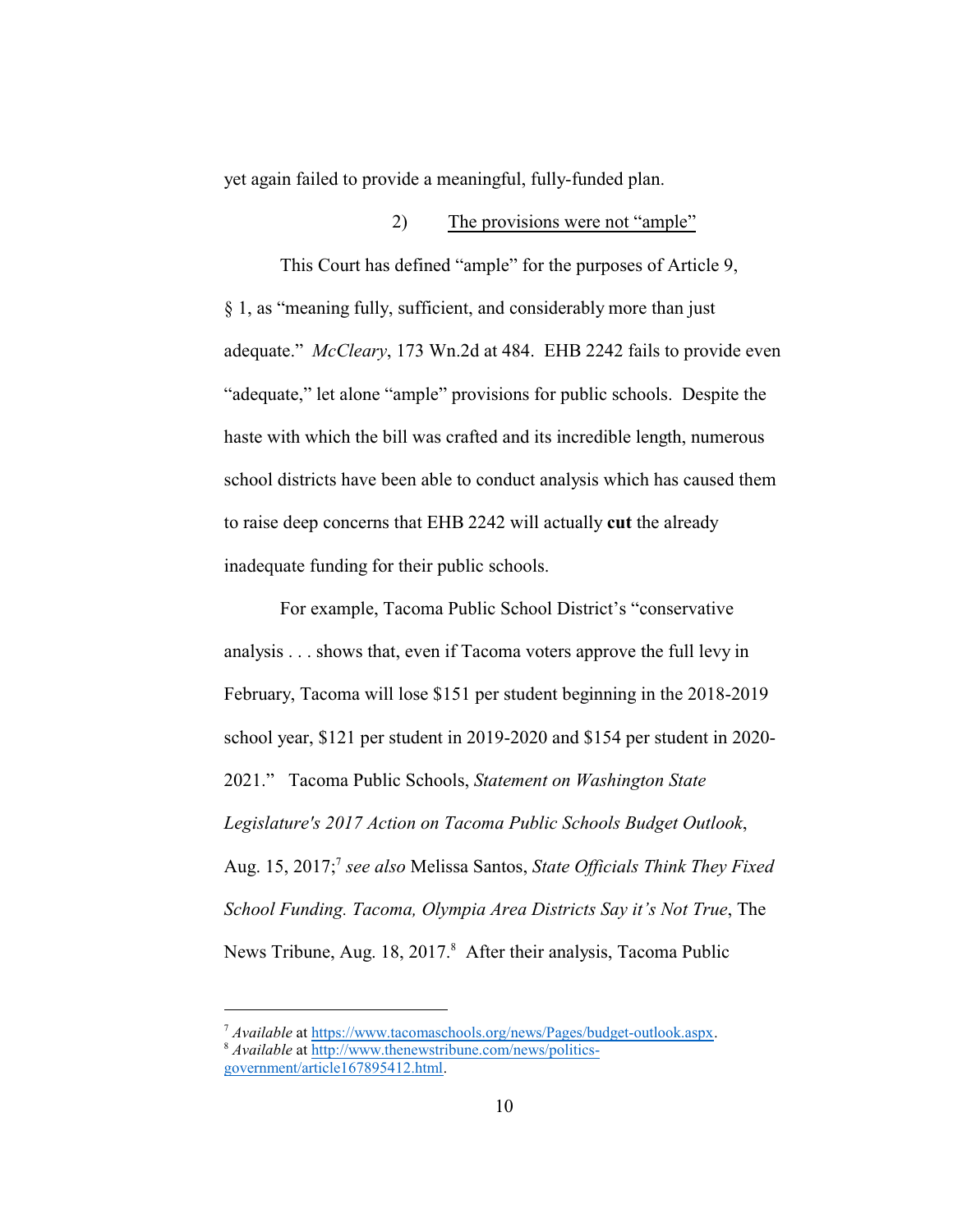Schools officials came to a stark conclusion: the district is now **worse** off financially under EHB 2242 and in fact would have had "a better financial future" if the State had not acted at all. *Id.*

For Washington's largest school district with more than 54,000 public school students enrolled, officials say a slight increase in the first and second years per student (\$188 and \$99 per year, respectively) will then level off in 2020, when the funds will go down an estimated \$92 per year. Hana Kim, *Seattle Public Schools Says It Will Be Worse Off Under* State's New Education Plan, Q13 Fox, Aug. 7, 2017.<sup>9</sup> After being underfunded for so long, Seattle Public Schools will make little if any progress and the analysis of the district indicates that EHB 2242 "does not come close to a fix." Ana Sofia Knauf, *Seattle Public Schools Officials "Deeply Troubled" by State Legislature's Education Funding Plan*, The Stranger, Aug. 22, 2017 (*quoting* Leslie Harris, Vice President, Seattle Public School Board).<sup>10</sup>

Smaller districts, too, will see cuts. Orcas Island School District officials concluded that, "[d]espite promises to the contrary, this new plan falls short of fully funding [our] public schools." Orcas Island School District, *What does the new state budget mean for Orcas Island public*

<sup>9</sup> *Available* at [http://q13fox.com/2017/08/07/seattle-public-schools-say-they-will-be](http://q13fox.com/2017/08/07/seattle-public-schools-say-they-will-be-worse-off-in-several-years-than-they-are-now-under-states-new-education-plan/)[worse-off-in-several-years-than-they-are-now-under-states-new-education-plan/](http://q13fox.com/2017/08/07/seattle-public-schools-say-they-will-be-worse-off-in-several-years-than-they-are-now-under-states-new-education-plan/). <sup>10</sup> *Available* at [http://www.thestranger.com/slog/2017/08/22/25366677/seattle-public](http://www.thestranger.com/slog/2017/08/22/25366677/seattle-public-schools-officials-deeply-troubled-by-state-legislatures-education-funding-plan)[schools-officials-deeply-troubled-by-state-legislatures-education-funding-plan](http://www.thestranger.com/slog/2017/08/22/25366677/seattle-public-schools-officials-deeply-troubled-by-state-legislatures-education-funding-plan).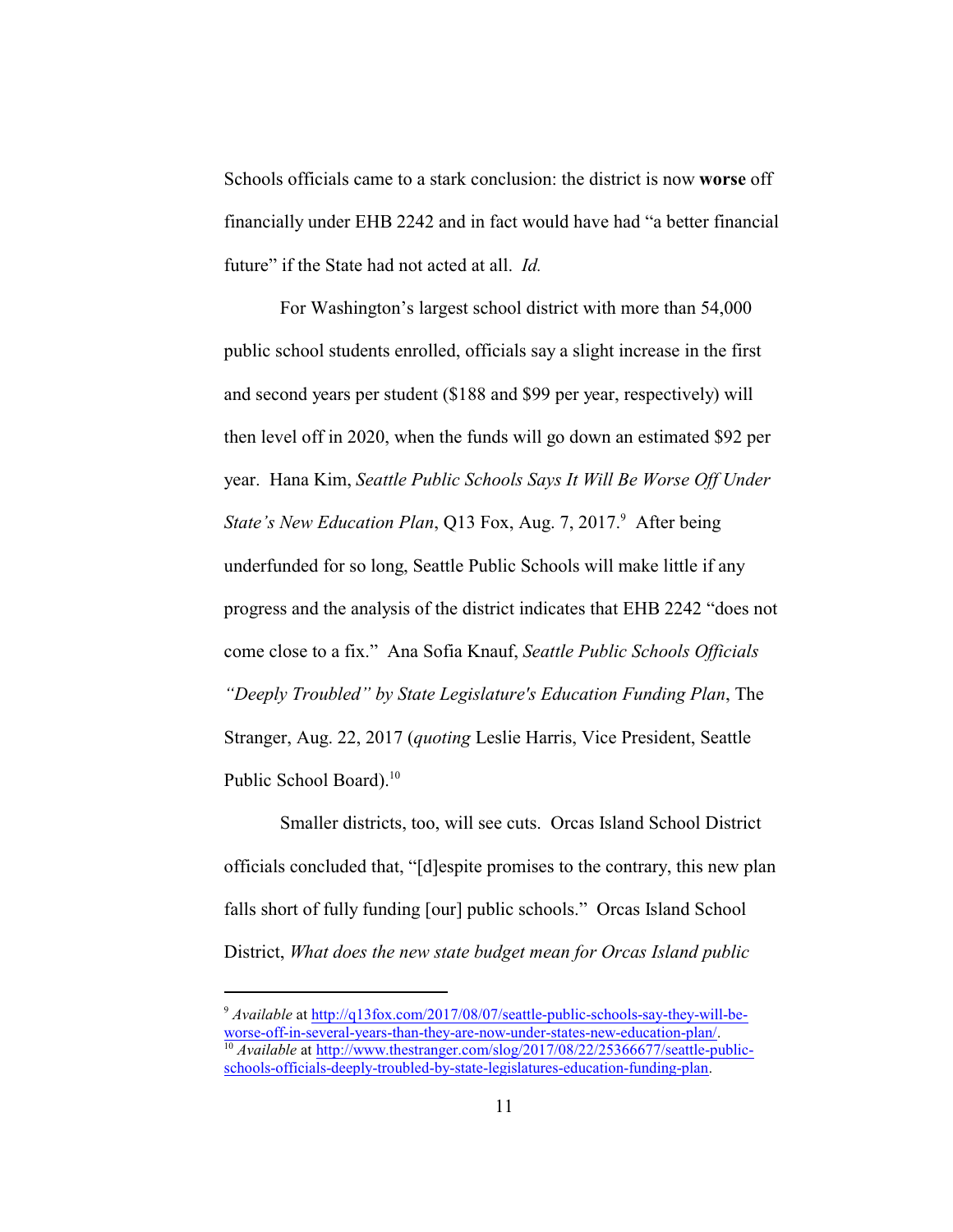schools?, The Islands' Sounder, Aug. 7, 2017.<sup>11</sup>

Teacher retention and hiring is also affected by EHB 2242. The Longview Public Schools superintendent, Dan Zorn, is concerned that under EHB 2242, his district and others in Cowlitz County will not be able to hire teachers to fill their educator vacancies, because a nearby district will be allowed to pay their teachers much more. Molly Solomon, KUOW, *Superintendent: 'Rich Getting Richer' Under Washington School* Funding Plan, Aug. 22, 2017.<sup>12</sup> The State has not explained how cutting funds from many already constitutionally underfunded public schools can be deemed "ample" funding. *See generally* Memo.

#### 3) EHB 2242 funds less than actual costs

"Ample" provision for education under Article 9, § 1, requires the State to use funding formulas which support the **actual costs** "of meeting the education rights of Washington students." Order (Jan. 9, 2014), at 4 (emphasis added).

Put another way, this Court has said,"[i]f the State's funding formulas provide only a portion of what it actually costs a school to pay its teachers, get kids to school, and keep the lights on, then the legislature cannot maintain that it is fully funding basic education through its funding

<sup>&</sup>lt;sup>11</sup> *Available* at [http://www.islandssounder.com/news/what-does-the-new-state-budget](http://www.islandssounder.com/news/what-does-the-new-state-budget-mean-for-orcas-island-public-schools/)[mean-for-orcas-island-public-schools/](http://www.islandssounder.com/news/what-does-the-new-state-budget-mean-for-orcas-island-public-schools/).

<sup>12</sup> *Available* at [http://kuow.org/post/superintendent-rich-getting-richer-under-washington](http://kuow.org/post/superintendent-rich-getting-richer-under-washington-school-funding-plan)[school-funding-plan](http://kuow.org/post/superintendent-rich-getting-richer-under-washington-school-funding-plan).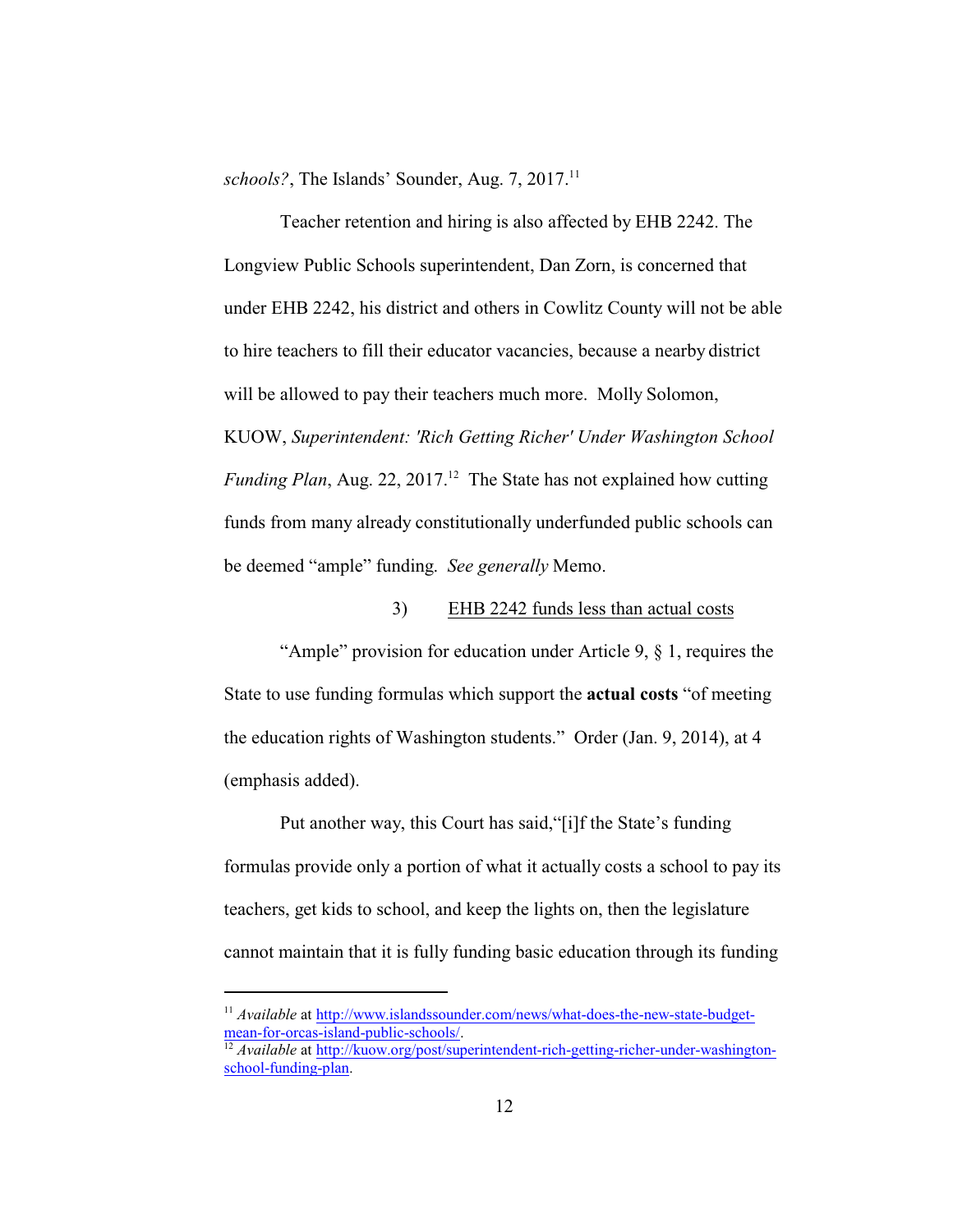formulas." *McCleary*, 173 Wn.2d at 532.

The funding formulas in EHB 2242 fall far short. Again, school districts have analyzed the bill and concluded that the formulas the State is now using will result in serious deficits - and thus *less* ability to provide a basic education than is provided *now. See* Editorial, *Has Legislature*

*Solved McCleary? Not So Fast*, Seattle Times, Aug. 11, 2017.

Special education is basic education. *See McCleary*, 173 Wn.2d at

506. The Seattle Times summarized the expected shortages in special

education that just a few districts are now facing due to EHB 2242:

In Spokane, school budget officials estimate state dollars will still be between \$2 million and \$4 million a year short for covering special education. In Yakima, the district expects to be more than \$5 million short. Seattle officials expect a gap of more than \$50 million.

*Has Legislature Solved McCleary? supra.* Seattle Public Schools, the

state's largest district with more than 54,000 kids, has explained the

numbers under EHB 2242 as follows:

In the upcoming school year, the state will provide \$46.2 million, while the district will use its levy dollars to cover another \$71.4 million, for a total of \$117.6 million. In 2019-20, after the new levy restrictions kick in [under EHB 2242], the state will provide \$68 million for special education, but the district estimates special education costs to total \$121.5 million. The district doesn't know where it will find the remaining \$53.5 million, given that it can't raise the money locally.

Neal Morton, *Despite What State Lawmakers Say, Seattle School Officials*

*Say the New Budget Falls Short*, Seattle Times, Aug. 7, 2017, *quoting*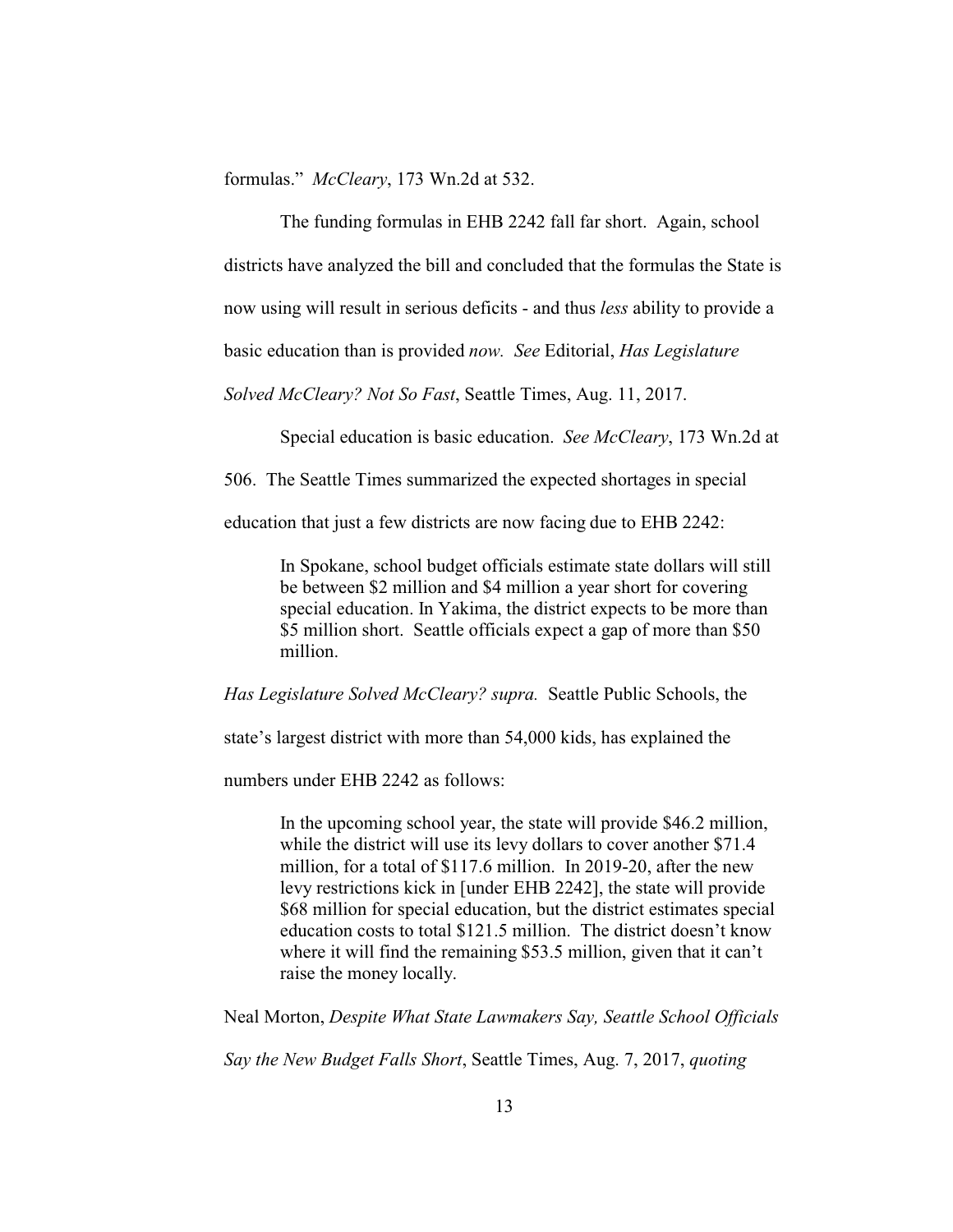Larry Nyland, Superintendent, Seattle Public Schools.<sup>13</sup> Thus, the State's portion of funding for special education under EHB 2242 does not fund the actual costs of the basic education districts are mandated to provide, even while removing the local levy option to fill in those holes.

#### 4) Not funding for every child

The State's constitutional obligations under Article 9, § 1, require it "to provide an opportunity for **every** child to gain the knowledge and skills outlined in *Seattle School District*, ESHB 1209, and the EALRs." *McCleary*, 173 Wn.2d at 546. By failing to provide sufficient funds to cover the actual costs of basic education, however, EHB 2242 fails to provide such opportunity. *See infra*. The State's shortfalls in basic education components—including special education, English Language Learners, and highly capable learners—are especially troubling because of a historical opportunity gap for children in poverty and children of color. 2016 Annual Report from the Educational Opportunity Gap Oversight and Accountability Committee, at 6 ("[t]he opportunity gap in Washington State is persistent, pervasive . . .a consistent 20–30 percentage point gap in student achievement") (citation omitted).<sup>14</sup>

Likewise, schools for children in certain geographical areas are not

<sup>&</sup>lt;sup>13</sup> Available at [http://www.seattletimes.com/seattle-news/education/despite-what-state](http://www.seattletimes.com/seattle-news/education/despite-what-state-lawmakers-say-seattle-school-officials-say-the-new-budget-falls-short/)[lawmakers-say-seattle-school-officials-say-the-new-budget-falls-short/](http://www.seattletimes.com/seattle-news/education/despite-what-state-lawmakers-say-seattle-school-officials-say-the-new-budget-falls-short/). <sup>14</sup> *Available* at

<http://www.k12.wa.us/Workgroups/EOGOAC/pubdocs/EOGOAC2016AnnualReport.pdf>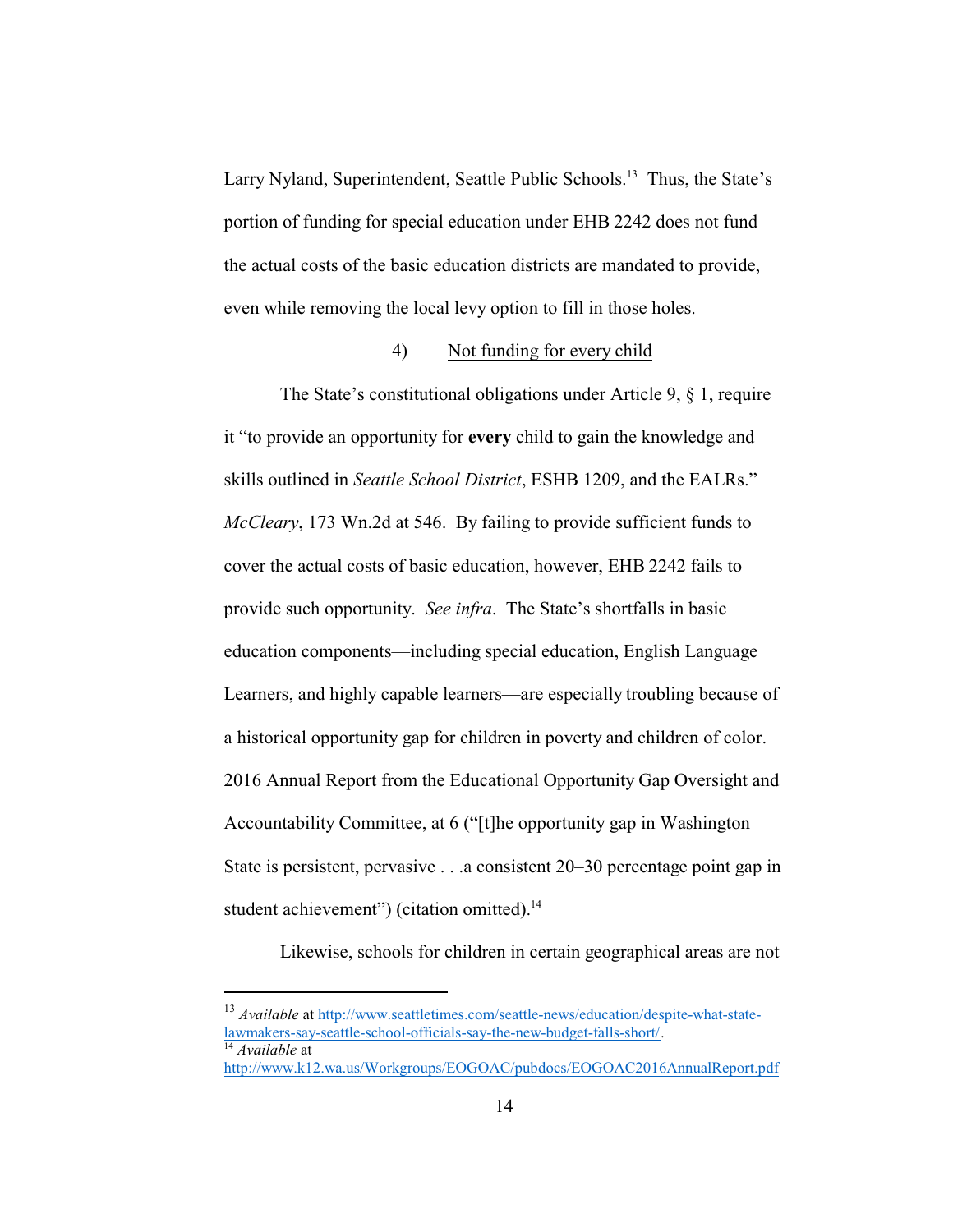amply funded. Yakima School District is "scrambling" to figure out how to retain teachers under EHB 2242 when the school district next door, in West Valley, will be able to pay their teacher 6% more than Yakima is able to pay. *Not So Fast*, *supra*. EHB 2242 fails to make provision for every child as required.

#### 5) No "Regular and Dependable" Tax Sources

The requirement that the State make "ample" provision for funding basic education "includes the requirement that funding 'be accomplished by means of dependable and regular tax sources.'" *McCleary*, 173 Wn.2d at 527 (quoting *Seattle Sch. Dist. No. 1, supra*). Again, EHB 2242 falls short. With it, the Legislature suspended the one percent revenue growth limit on the state property tax (codified at RCW 84.55)—but only for calendar years 2018-2021. EHB 2242 § 301(2); *see also* Legislature's Report (July 31, 2017) at 75. That cap will be reinstated and state property tax so limited once again in calendar year 2022. EHB 2242 § 301(2); *see also* Legislature's Repot (July 31, 2017) at 75.

Thus, EHB 2242 as designed by the Legislature does not rely on dependable and regular tax sources to amply fund public schools because the Legislature left the property tax limitation in law for automatic reinstatement in 2022.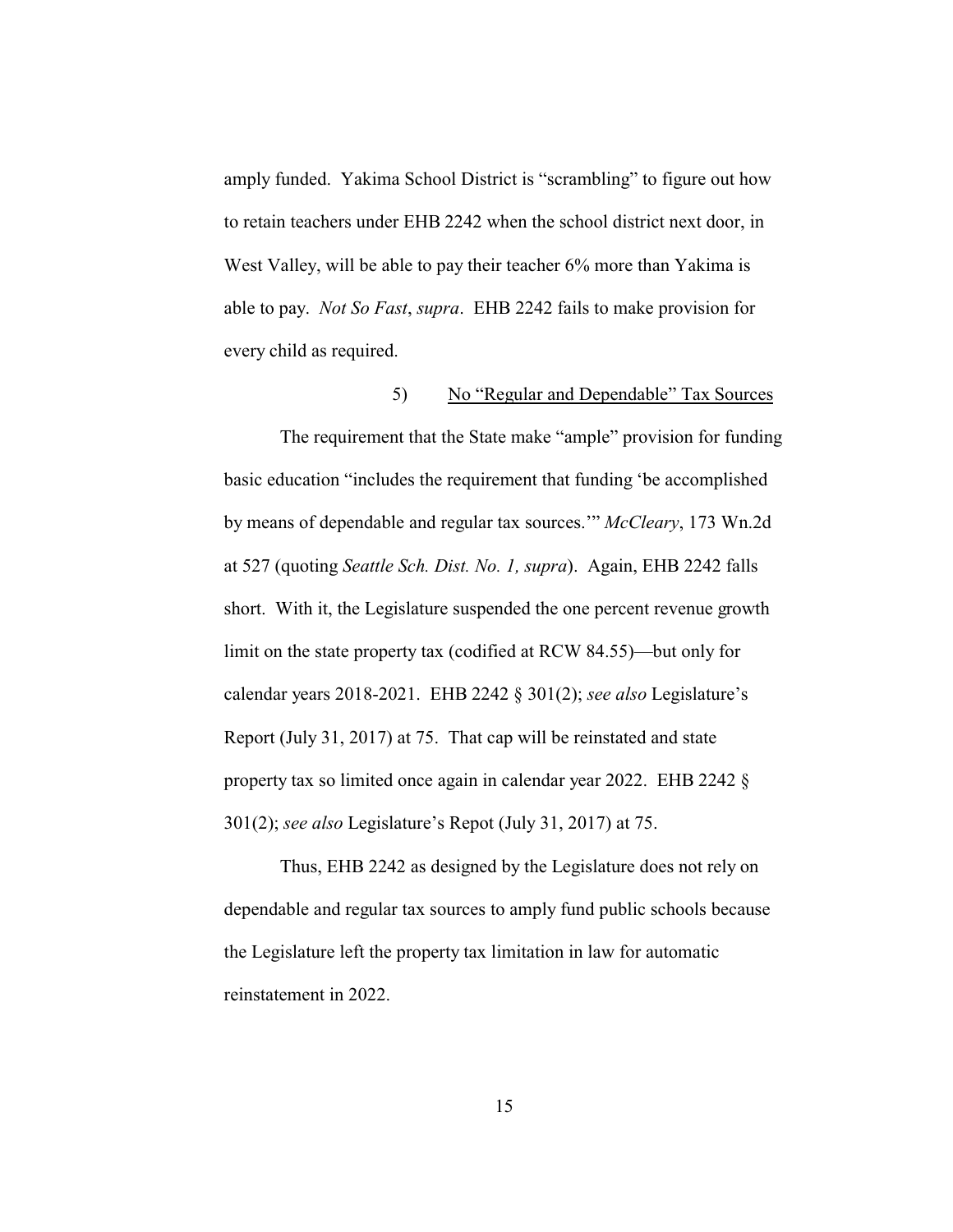#### b. This Court should not give further deference to the State in light of its years of failing children

This Court is the final arbiter of the Constitution, but in cases involving Article 9, §1, it also has an additional role. *McCleary*, 173 Wn.2d at 485. The Paramount Duty clause creates responsibilities for the "State" - not just the Legislature but this Court as well. *See Seattle School District*, 90 Wn.2d at 510-13. In addition to its Article IV role in determining whether the State has met its constitutional duties, this Court itself has an independent role under Article 9, § 1, to ensure that the State as a whole meets its duties under that clause and makes "ample provision for the education of all children." *McCleary*, 173 Wn.2d at 541.

Thus far, the Court has been extremely deferential to the State. The Court has recognized that the judiciary has the "primary responsibility" for interpreting the constitutionality of the laws but, in *Seattle School District*, deferred to ongoing legislative reforms. 90 Wn.2d at 538-39. In 2012, the Court noted that this deference led to 30 years of education that "fell short of the promise" of the Paramount Duty Clause. *McCleary*, 173 Wn.2d at 541. The Court then retained jurisdiction in this case, noting that it was learning from experience not to "stand on the sidelines and hope the State meets its constitutional mandate to amply fund education." *Id*.

The Court's 2012 decision did not really discuss separation of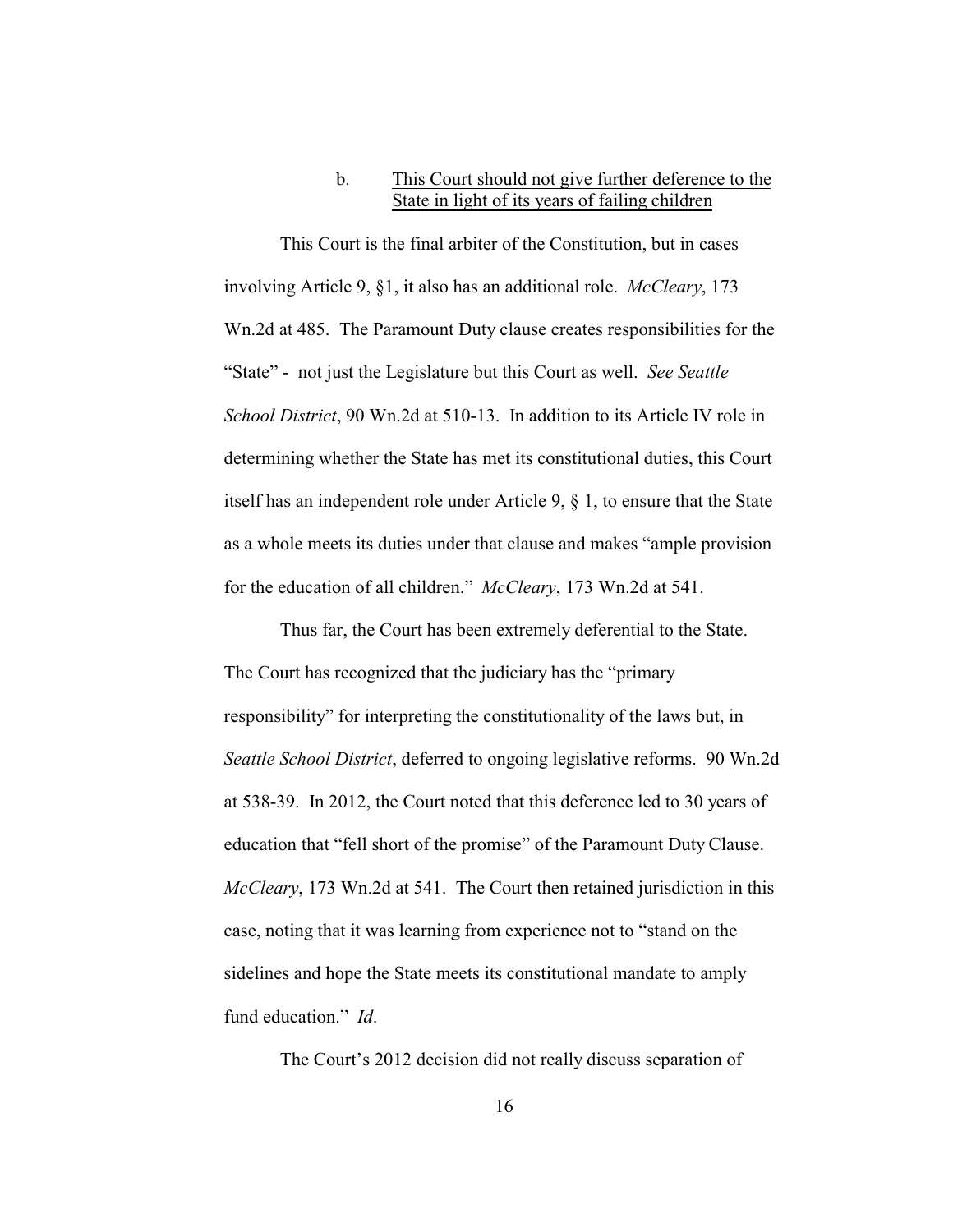powers at length, although it mentioned "the delicate balancing of powers and responsibilities among coordinate branches of government." *Id.* at 540-41. The Washington Constitution does not have a specific "separation of powers" clause but the Court has presumed one with the purpose to "ensure liberty by defusing and limiting power." *Hale v. Wellpinit Sch. Dist. No. 49,* 165 Wn.2d 494, 503-504, 198 P.3d 1021 (2009). But contrary to the federal "separation of powers" doctrine, in this state, the branches are not "hermetically sealed" and may even have duties which seem to overlap. *Id*; *see* Rebecca L. Brown, *Separated Powers and Ordered Liverty*, 139 U. PA. L. REV. 1513 (1991). For example, both the Legislature and the Judiciary have some authority over rules of evidence, so this Court will work to harmonize any conflicts in a way which honors that joint authority. *See City of Fircrest v. Jensen*, 158 Wn.2d 384, 394, 143 P.3d 776 (2006), *cert. denied*, 549 U.S. 1254 (2007).

By its nature, however, the separation of powers doctrine is meant to reflect the structure and balance of powers created by the framers of the relevant constitution. *See Highland Farms Dairy, Inc. v. Agnew*, 300 U.S. 608, 612, 57 S. Ct. 549, 81 L. Ed. 2d 825 (1937). In this state, that means a relatively weak Legislature. *See* Lebbens J. Knapp, *The Origin of the Constitution of the State of Washington*, 4 WASH. HIST. L. Q. 227, 229 (1913). The delegates to the 1889 Convention were well aware of the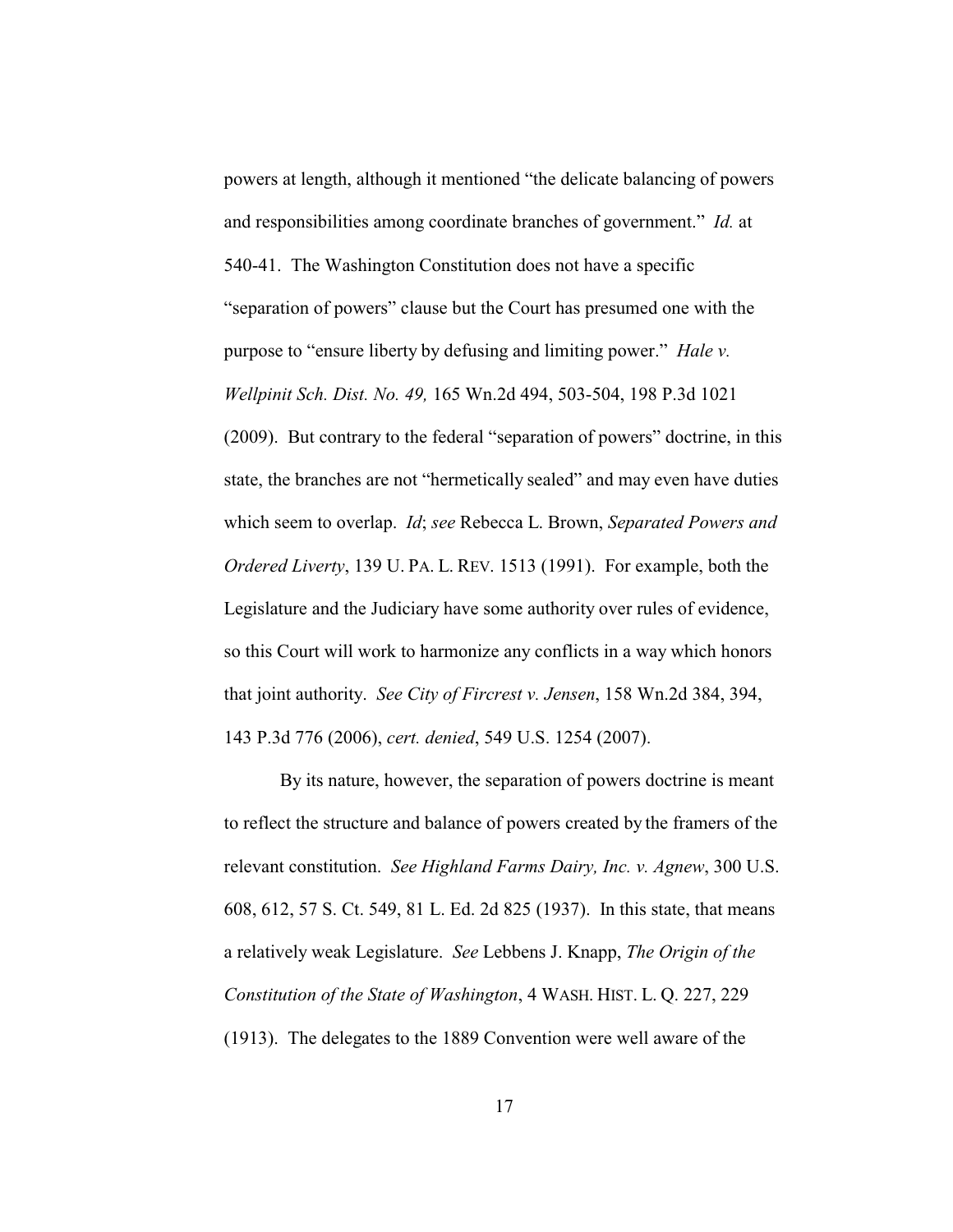government corruption of other Legislatures and in the Territory and had great fear of strong legislative power. Brian Snure, *A Frequent Recurrence to Fundamental Principles: Individual Rights, Free Government and the Washington State Constitution*, 67 WASH. L. REV. 669, 670 (1992). This distrust for the legislative branch was reflected in our constitution and several others, and it led to lesser power being given to that branch than in the federal system and many earlier constitutions. Hugh D. Spitzer, *The Past and Present Populist State*, in The Constitutionalism of American States (2008 ed.), at 771-72.

As a result, many traditional legislative powers were reserved for what some call Washington's "fourth branch," including initiative, referendum and recall amendments. Snure, at 672. Another major difference is that Washington's judicial branch is far stronger than the federal branch, because the federal courts are not courts of general jurisdiction and are limited in what they can do. *See Bender v. Williamsport Area Sch. Dist.,* 475 U.S. 534, 541, 106 S. Ct. 1326, 89 L. Ed. 2d 501 (1986).

This Court should rely on its independent duties under Article 9, § 1, not just its duties under Article IV. It should interpret separation of powers to reflect the unique nature of our state constitution. Greater than just its role as last arbiter of what is constitutional, here the Court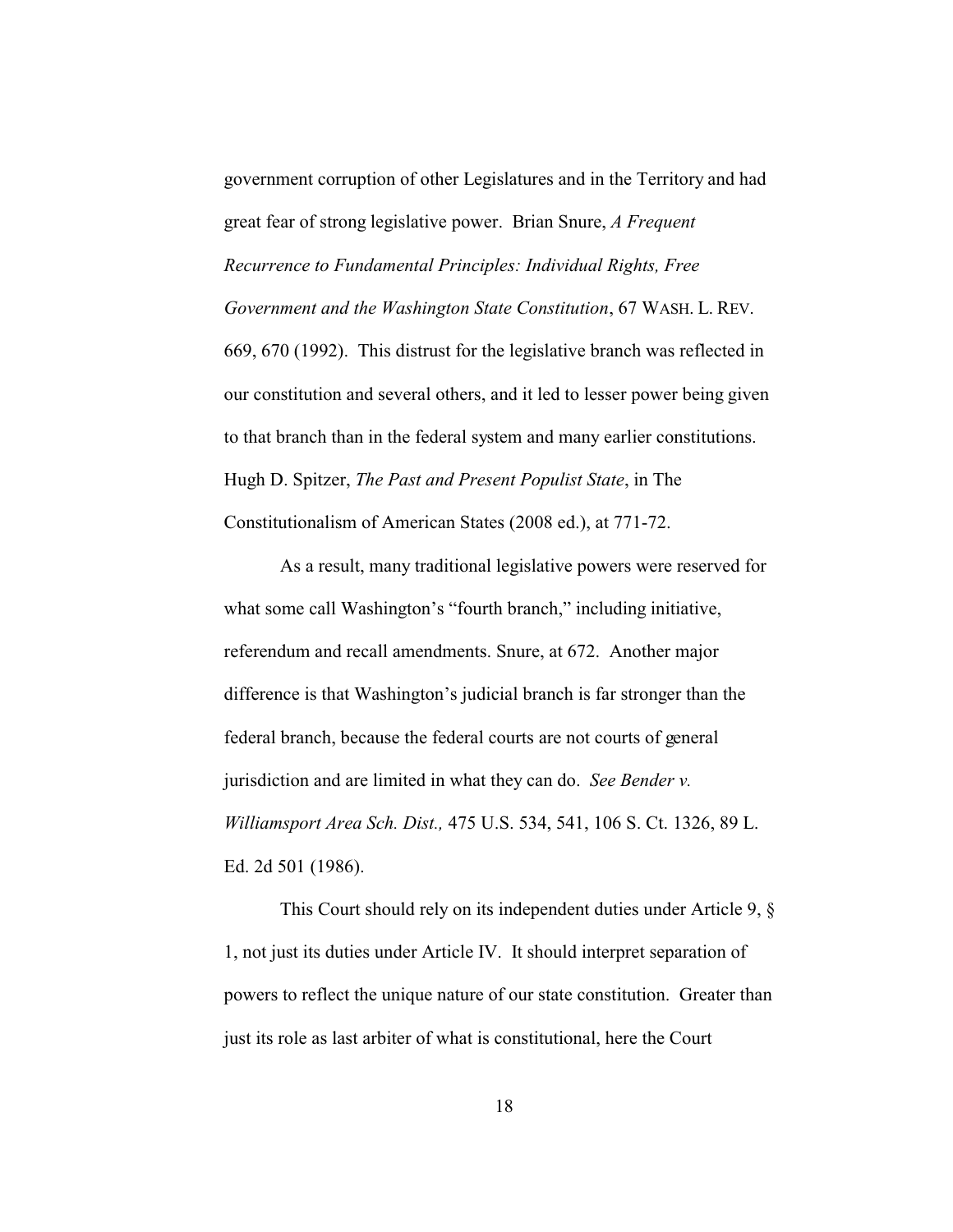shoulders another - to ensure the Paramount Duty of the state is honored. *See e.g.,* Kathryn Russell Selk & Summer Stinson, *McCleary: Myths and Realities about Separation of Powers and Duties Under Washington's Unique Constitution*, 3 WASH. EDUCATION LAW & POLICY REV. 33, 47- 52, 59-67 (2017).<sup>15</sup>

#### c. The State is in continuing contempt and further sanctions must be imposed

Despite this Court's orders and the accumulation of more than 74 million dollars in fines, the Legislature did not even include partial payment in the State's supplemental budget. *See generally* Legislature's Report (June 31, 2017). Thus, the Legislature continues to treat this Court—an equal branch—with far less respect than it is demanding in return. But the children of this state have waited long enough.

Carter McCleary was a seven-year-old second grader when his parents and others filed this lawsuit over a decade ago. Carter McCleary, *It's Not Right That My Calculus Textbook Is From 1994*, Seattle Times, Jan. 20, 2017.<sup>16</sup> He has just graduated from high school. *Id.* He also just learned that his school district—Chimacum—stands to lose \$1 million from already constitutionally insufficient funding in 2019 under EHB

<sup>&</sup>lt;sup>15</sup> Available at [https://uwedlaw.files.wordpress.com/2017/04/washington-journal-of](https://uwedlaw.files.wordpress.com/2017/04/washington-journal-of-education-law-and-policy-review-2017.pdf)[education-law-and-policy-review-2017.pdf](https://uwedlaw.files.wordpress.com/2017/04/washington-journal-of-education-law-and-policy-review-2017.pdf).

<sup>&</sup>lt;sup>16</sup> *Available* at [www.seattletimes.com/opinion/its-not-right-that-my-calculus-textbook-is](http://www.seattletimes.com/opinion/its-not-right-that-my-calculus-textbook-is-from-1994/)[from-1994/](http://www.seattletimes.com/opinion/its-not-right-that-my-calculus-textbook-is-from-1994/).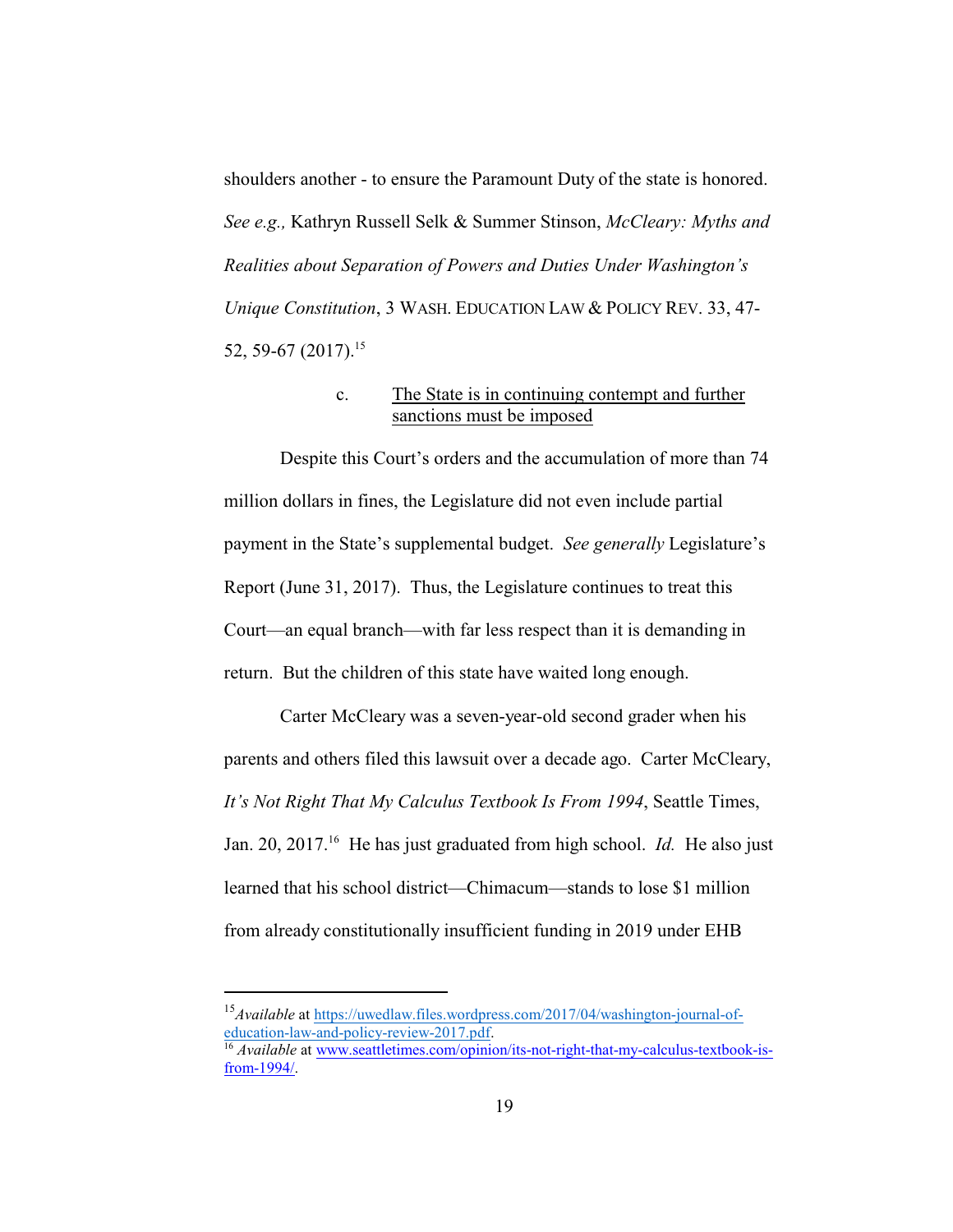2242. Hana Kim, *McCleary Family Fighting State for Education Funding* Says Latest legislative Plan Falls Short, Q13 Fox, Aug. 10, 2017.<sup>17</sup> Thus all his years as a Plaintiff, proving his case in trial court and the affirmance by this Court have been worse than useless - under the bill the State urges this Court to find sufficient in the lawsuit bearing Carter's name.

It is past time for the State to comply with this Court's lawful rulings in this case. WPD asks this Court to issue an order stating that if the State does not amply public schools—from regular and dependable tax sources—to cover the actual costs of basic education by March 15, 2018—with ample funding to be fully implemented by September 1, 2018—the Court will suspend the State's over 700 legislative-enacted tax exemption statutes on April 1, 2018. Plaintiffs in this case have argued for this sanction. Plaintiff's June 17, 2016 Answer Brief at 14-16; *see also* Plaintiffs' Motion for a Timely 2016 Briefing Schedule at 13-15 (Nov. 18, 2015); Plaintiffs' 2015 Post-Budget Filing at 47-48. Likewise, a member of this Court discussed invalidating the approximately \$30 billion a biennium included in the over 600 exemption statutes. *See* Sept. 3, 2014 Show Cause Hearing, at minutes 43:39-45:29<sup>18</sup> (Johnson, J., A.C.J.)

<sup>&</sup>lt;sup>17</sup> *Available* at [http://q13fox.com/2017/08/10/the-mccleary-family-fighting-the-state-for](http://q13fox.com/2017/08/10/the-mccleary-family-fighting-the-state-for-education-funding-says-latest-legislative-plan-is-hard-to-believe/)[education-funding-says-latest-legislative-plan-is-hard-to-believe/](http://q13fox.com/2017/08/10/the-mccleary-family-fighting-the-state-for-education-funding-says-latest-legislative-plan-is-hard-to-believe/). <sup>18</sup> *Available at http://www.tvw.org/index.php?option=com\_tvwplayer&eventID=201409* 0001/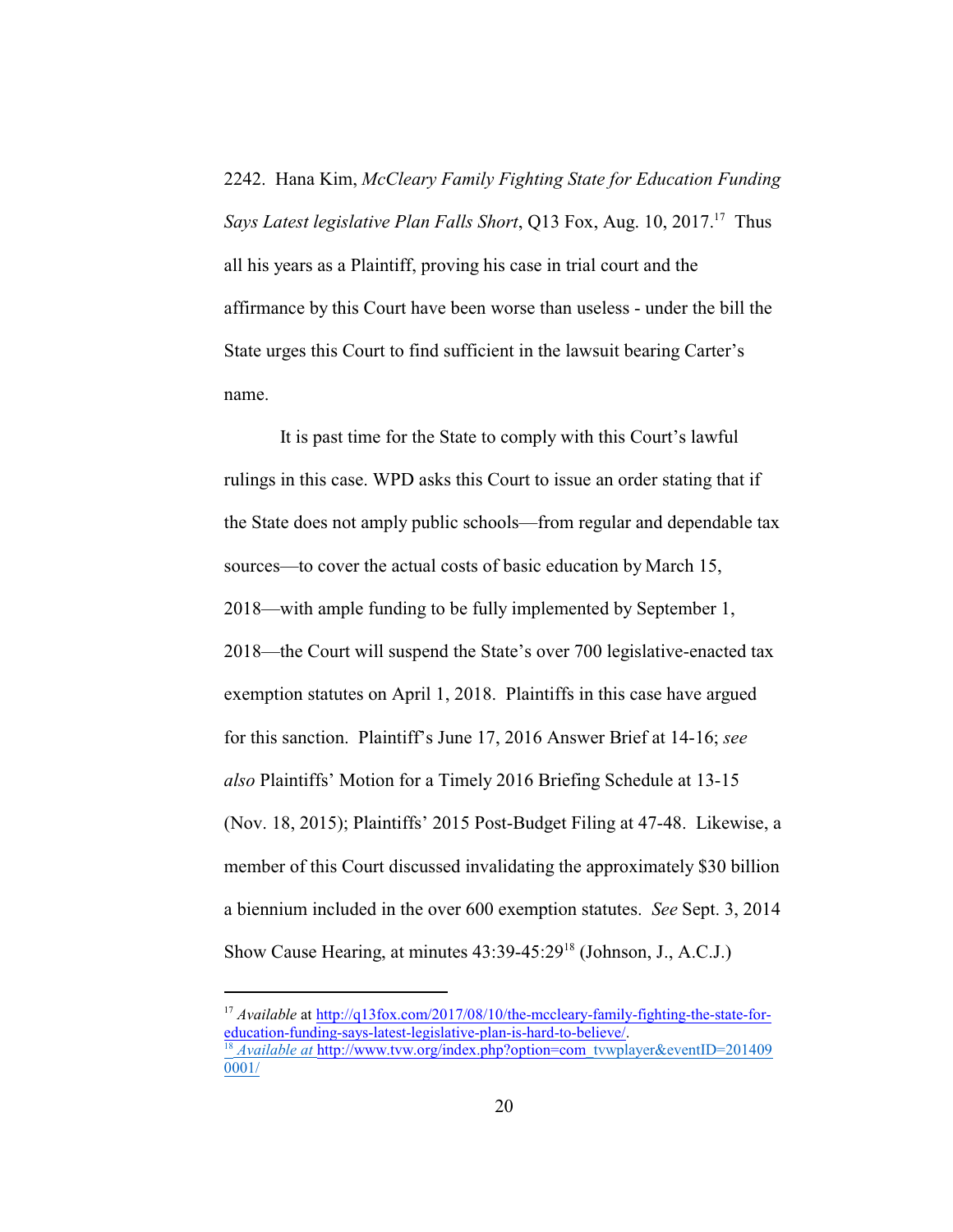(noting this possible option).<sup>19</sup> This sanction would compel the State, and specifically the Legislature, to comply with this Court's orders and amply fund basic education. WPD submits, however, that any funding solution must safeguard other crucial state services and programs. *See* Educ. Funding Task Force Response, Washington's Paramount Duty (July 31,  $2016$ ).<sup>20</sup>

The State is still in contempt - and worse. After years of promising to meet the September 1, 2018, full implementation date and complaining of the Court's continuing jurisdiction, we have reached the point where Plaintiffs' claims are clearly prescient. Waiting for compliance led to the same result that it did more than 30 years ago. This Court runs the serious risk of violating its own independent duties to the children of this State if it does not impose sanctions serious enough to compel a result.

<sup>19</sup> *See* WSDOR, *Tax Exemption Study* (2016) at 1-5 (2016), *available* at http://dor.wa.gov/docs/reports/2016/Tax\_Exemption\_Study\_2016/2016\_Tax\_Exemption Study\_Entire\_Report.pdf.  $\frac{20}{20}$ Available at:

http://leg.wa.gov/JointCommittees/EFTF/Documents/ResponsesForProposedSolutions.pd f. WPD advocates for such measures, which could include enacting a capital gains tax or seeking to collect on the never-repealed 1935 personal net income tax somehow. *See* Hugh Spitzer, *A Washington State Income Tax—Again*? 16 U. of Puget Sound L. Rev. 515, 554 n.266 (1993).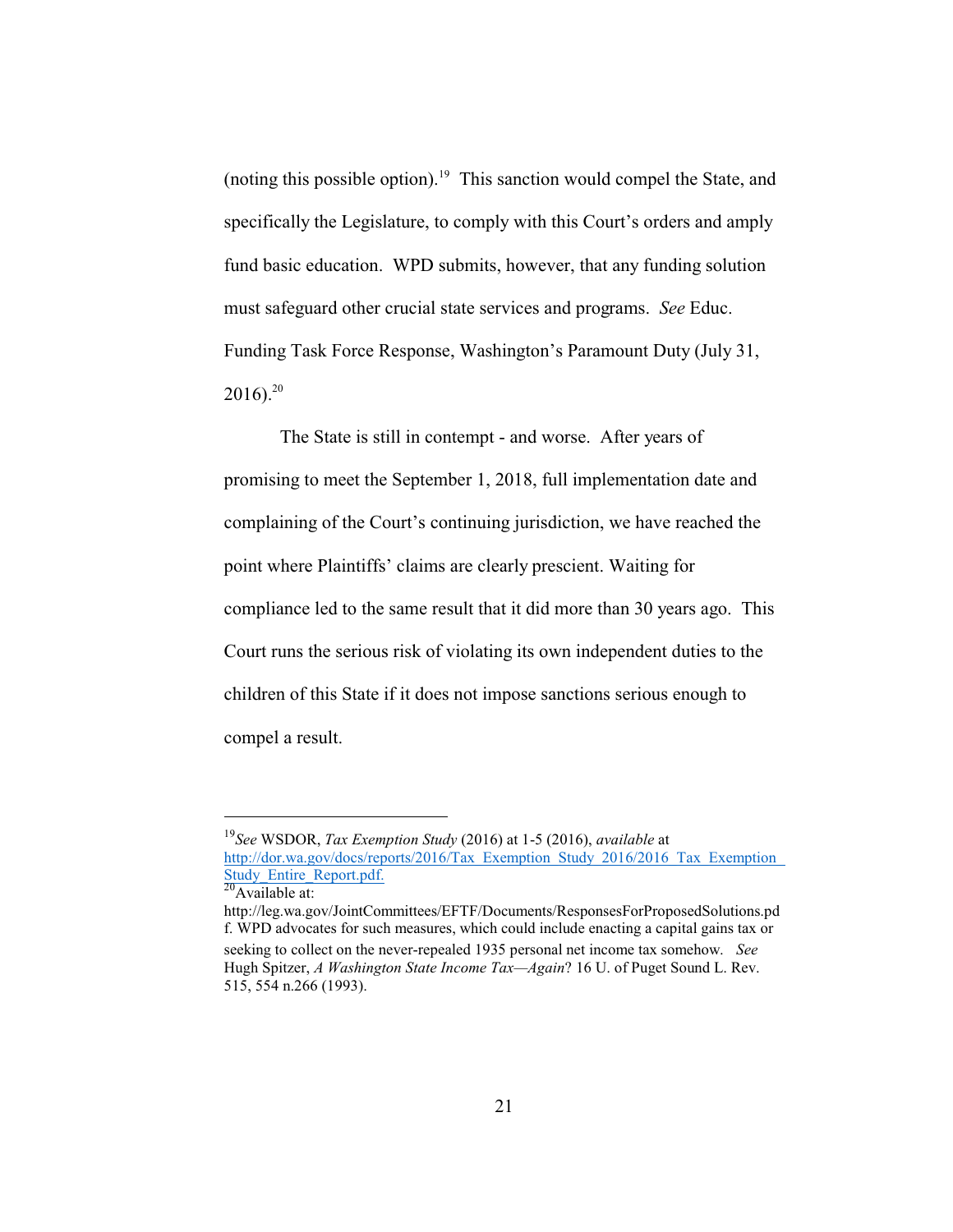### D. CONCLUSION

The State is still in contempt and now has finally failed to comply with the remedy long promised. This Court should so hold and should increase sanctions to ensure compliance.

DATED this 30th day of August, 2017.

Respectfully submitted,

*s/ Summer Stinson* SUMMER STINSON, WSBA No. 40059 Board Member and Counsel *pro bono* for Amicus Washington's Paramount Duty  $311$  NW  $74<sup>th</sup>$  Street Seattle, WA. 98117 (206) 239-8504

*/s/ Kathryn A. Russell Selk* KATHRYN RUSSELL SELK, WSBA No. 23879 Counsel *pro bono* for Amicus Washington's Paramount Duty RUSSELL SELK LAW OFFICE 1037 Northeast 65<sup>th</sup> St. #176 Seattle, Washington 98115 (206) 782-3353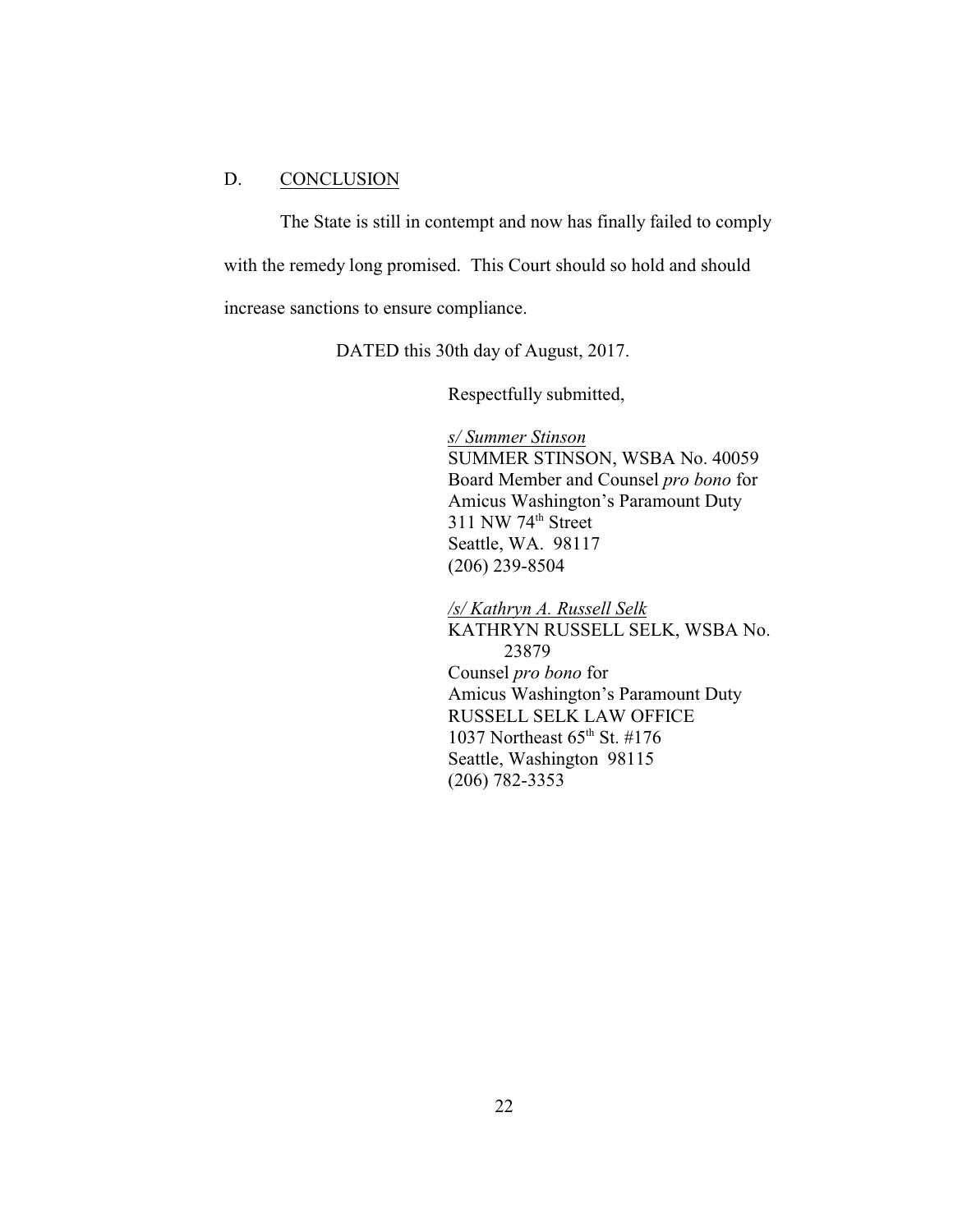#### CERTIFICATE OF SERVICE BY EFILING/ELECTRONIC MAIL

Under penalty of perjury under the laws of the State of Washington, I hereby declare that I sent a true and correct copy of the attached Amicus Brief via electronic mail (per agreement by the below) upon the following:

> Thomas Fitzgerald Ahearne [ahearne@foster.com](mailto:ahearne@foster.com) Christopher Glenn Emch [emchc@foster.com](mailto:emchc@foster.com) Adrian Urquhart Winder [winder@foster.com](mailto:winder@foster.com) Robert W. Ferguson [judyg@atg.wa.gov](mailto:judyg@atg.wa.gov) David A. Stolier [daves@atg.wa.gov](mailto:daves@atg.wa.gov) Alan D. Copsey [alanc@atg.wa.gov](mailto:alanc@atg.wa.gov)

DATED this 30th day of August, 2017.

*/s/ Kathryn A. Russell Selk* KATHRYN RUSSELL SELK, WSBA No. 23879 Counsel *pro bono* for Amicus Washington's Paramount Duty RUSSELL SELK LAW OFFICE 1037 Northeast 65<sup>th</sup> St. #176 Seattle, Washington 98115 (206) 782-3353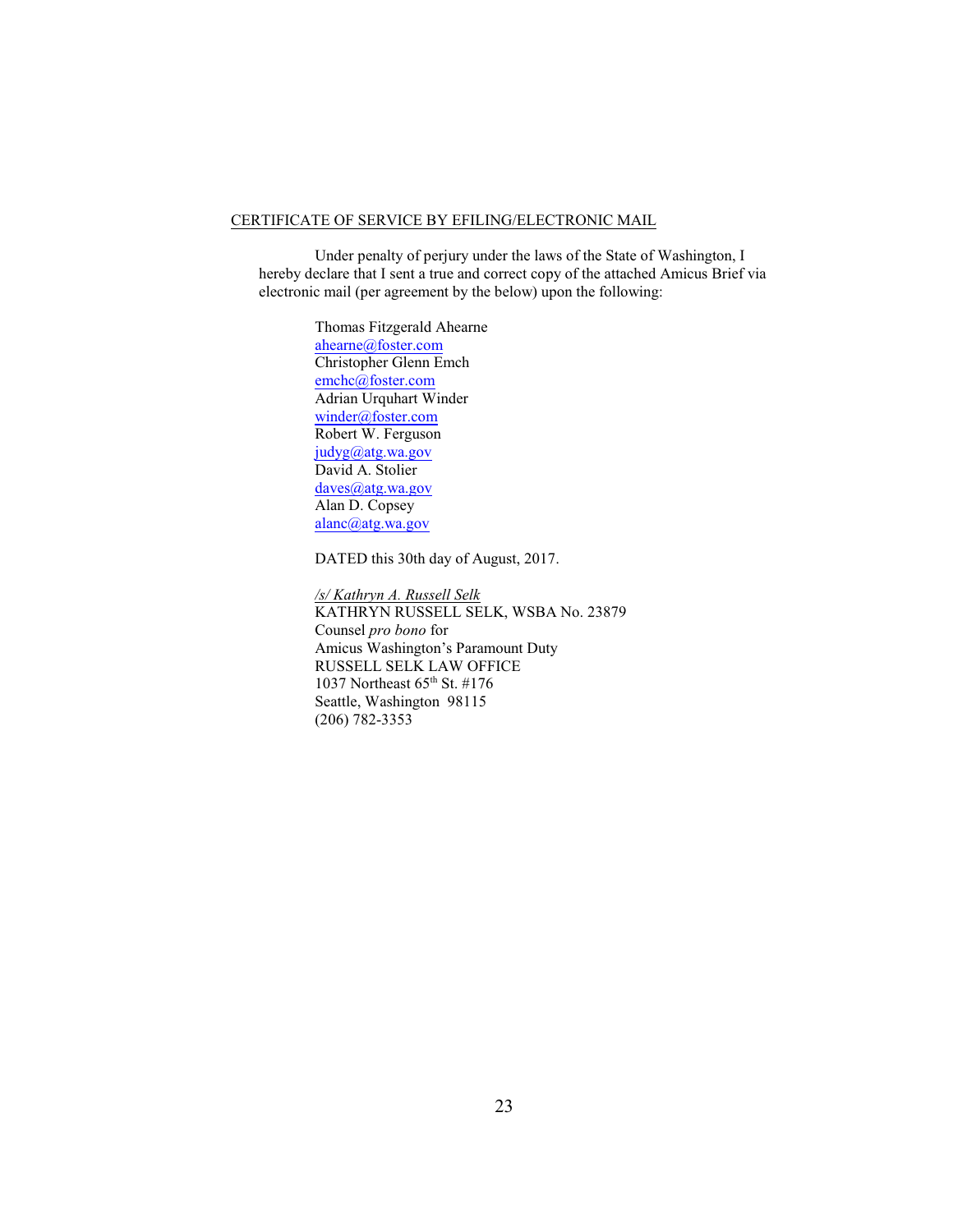## **RUSSELL SELK LAW OFFICE**

## **August 30, 2017 - 4:46 PM**

## **Transmittal Information**

| <b>Filed with Court:</b>                        | Supreme Court                                                      |
|-------------------------------------------------|--------------------------------------------------------------------|
| <b>Appellate Court Case Number: 84362-7</b>     |                                                                    |
| <b>Appellate Court Case Title:</b>              | MATHEW & STEPHANIE MCCLEARY ET AL VS STATE OF<br><b>WASHINGTON</b> |
| <b>Superior Court Case Number:</b> 07-2-02323-2 |                                                                    |

### **The following documents have been uploaded:**

843627\_Motion\_20170830164247SC508555\_2424.pdf This File Contains: Motion 1 - Overlength Brief *The Original File Name was mccleary2017.fin.pdf*

## **A copy of the uploaded files will be sent to:**

- EduLitigation@ATG.WA.GOV
- KARSdroit@aol.com
- adrian.winder@foster.com
- ahearne@foster.com
- alanc@atg.wa.gov
- buzz@pfrwa.com
- canderson@perkinscoie.com
- cdainsberg@ij.org
- cdejulio@perkinscoie.com
- chris.emch@foster.com
- cindy.bourne@pacificalawgroup.com
- cjones@joneslegalgroup.net
- daves@atg.wa.gov
- david.keenan@kingcounty.gov
- dawn.taylor@pacificalawgroup.com
- dscaramastra@gsblaw.com
- emaffeo@pseofwa.org
- gabrielle.thompson@klgates.com  $\bullet$
- grace.yuan@klgates.com
- gwiens@mickesotoole.com
- hcassubhai@spiroharrison.com
- hstrasberg@comcast.net
- hstrasberg@me.com
- jamie.lisagor@pacificalawgroup.com
- jasonmackay@hotmail.com
- jmackay@pseofwa.org
- john.bjorkman@klgates.com
- kathleen@pfrwa.com
- kathy@johnstongeorge.com
- lee.marchisio@foster.com
- litdocket@foster.com
- mary.vancleve@columbialegal.org